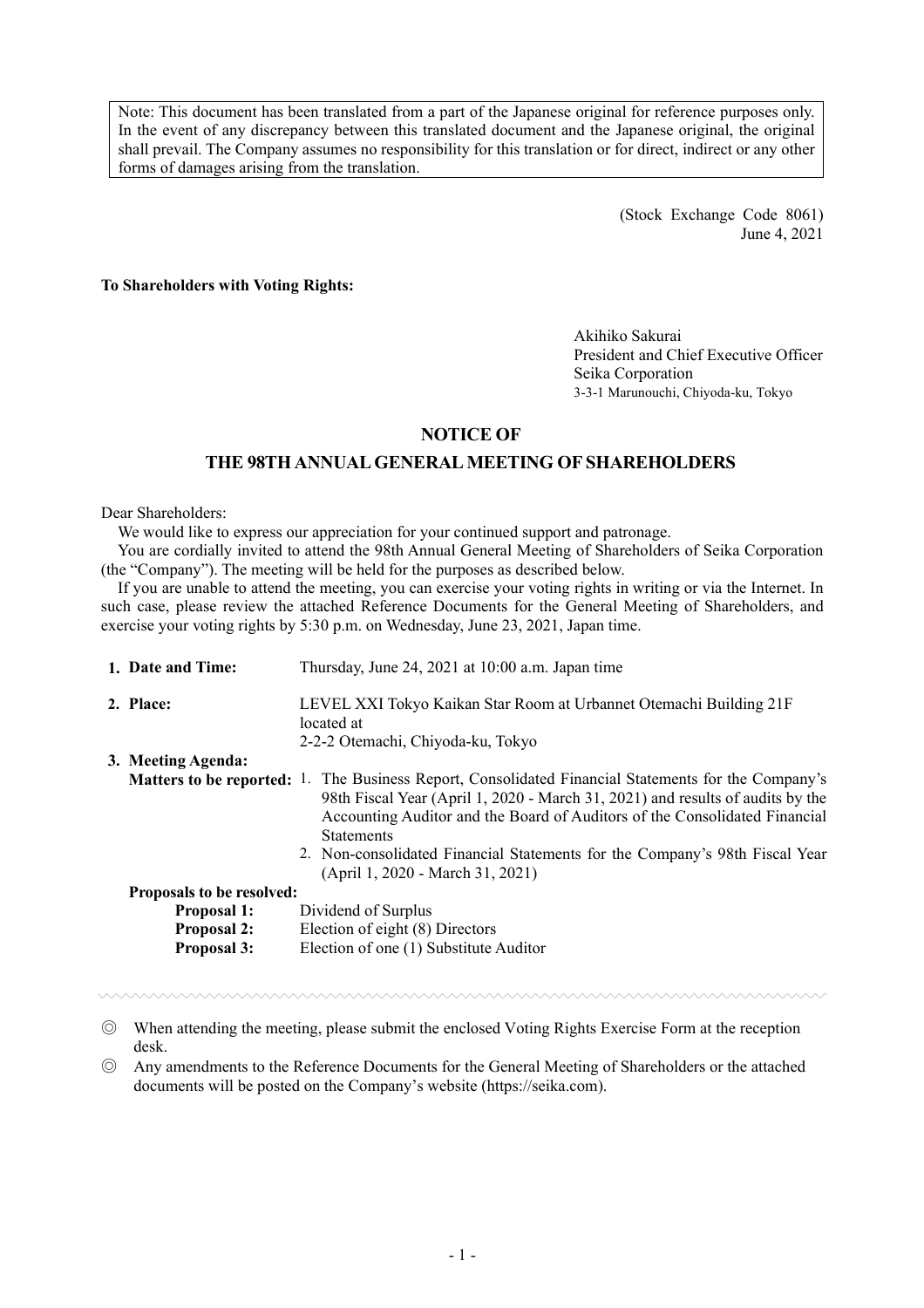# **Reference Documents for the General Meeting of Shareholders**

#### **Proposals and References**

## **Proposal 1:** Dividend of Surplus

Matters related to year-end dividends

The Company considers the return of profits to shareholders one of the most important management issues, and has a basic policy of paying a stable dividend.

While strengthening business foundations through efficient business operations across both an operational and financial perspective, and flexibly responding to funding needs for new business development, etc., the Company targets a consolidated dividend payout ratio of 35%.

Although the Company recorded a substantial increase in profit attributable to owners of parent for the fiscal year ended March 31, 2021, the Company recognizes that this is caused by the transfer of shares in Seika YKC Circuit (Thailand) Co., Ltd., which is specific to that fiscal year. Bearing the consolidated dividend payout ratio of 35% in mind, the Company proposes to pay a year-end dividend of 25 yen per share as shown below, given factors such as the future demand for investment funds.

The annual dividend for the fiscal year ended March 31, 2021 will be 45 yen per share including the interim dividend of 20 yen already paid.

<Matters related to the year-end dividend>

- (1) Matters related to allocation of dividend property to shareholders and total amount thereof 25 yen per share of the Company's common stock and total 307,004,300 yen
- (2) Effective date of dividends from surplus June 25, 2021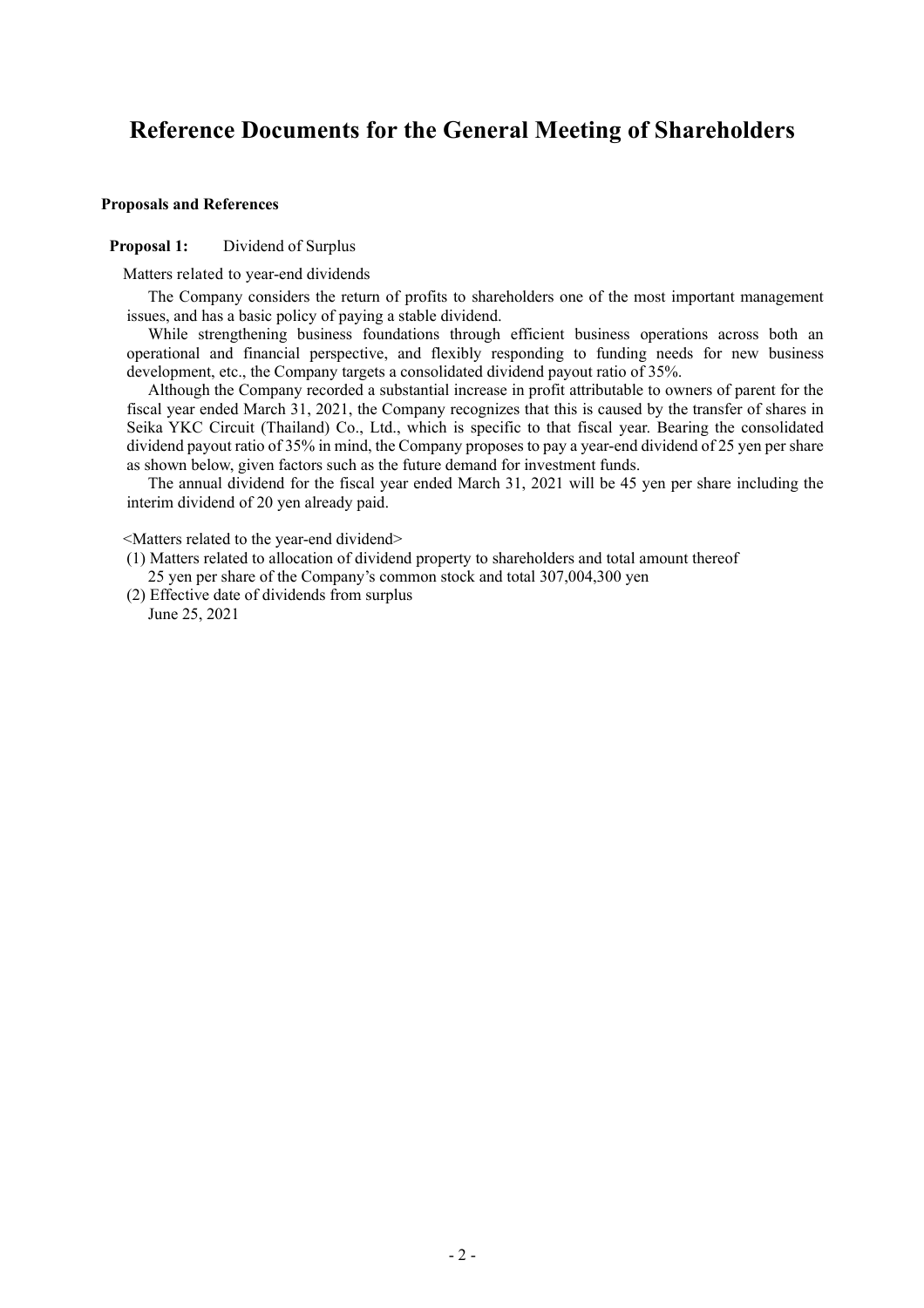# **Proposal 2:** Election of eight (8) Directors

The terms of office of all eight (8) Directors will expire at the conclusion of this Annual General Meeting of Shareholders. Accordingly, the election of eight (8) Directors including three (3) Outside Directors is proposed.

|     | Name                                  |                                                                                      | Number of shares                                                                                 |                |
|-----|---------------------------------------|--------------------------------------------------------------------------------------|--------------------------------------------------------------------------------------------------|----------------|
| No. | (Date of birth)                       | Past experience, positions, responsibilities<br>and significant concurrent positions |                                                                                                  | of the Company |
|     |                                       |                                                                                      | held                                                                                             |                |
|     |                                       | February 1989                                                                        | Joined the Company                                                                               |                |
|     |                                       | April 2005                                                                           |                                                                                                  |                |
|     |                                       |                                                                                      | Division II                                                                                      |                |
|     |                                       | April 2009                                                                           | President, Seika Shanghai Co., Ltd.                                                              |                |
|     |                                       | April 2011                                                                           | General Manager, Strategical Planning Department, Corporate                                      |                |
|     |                                       |                                                                                      | Planning Division and General Manager, Asian Market                                              |                |
|     |                                       |                                                                                      | Department, the Company                                                                          |                |
|     |                                       | April 2013                                                                           | Executive Officer; General Manager, Tokyo Operations                                             |                |
|     |                                       |                                                                                      | Division I                                                                                       |                |
|     | Akihiko Sakurai<br>(January 10, 1959) | April 2014                                                                           | Executive Officer; Deputy General Manager, Business Control                                      |                |
|     |                                       |                                                                                      | 15,692                                                                                           |                |
|     |                                       | June 2014                                                                            | Director; Senior Executive Officer; Deputy General Manager,                                      |                |
|     |                                       |                                                                                      | Business Control Division, Industrial Machinery Region                                           |                |
|     |                                       | April 2015                                                                           | Director; Senior Managing Executive Officer; General                                             |                |
| 1   |                                       |                                                                                      | Manager, Business Control Division, Industrial Machinery                                         |                |
|     |                                       |                                                                                      | Region                                                                                           |                |
|     |                                       | April 2016                                                                           | Director; Senior Managing Executive Officer; General                                             |                |
|     |                                       |                                                                                      | Manager, Business Control Division                                                               |                |
|     |                                       | April 2018                                                                           | Representative Director; President and CEO                                                       |                |
|     |                                       |                                                                                      | (to present)                                                                                     |                |
|     |                                       |                                                                                      | [Reason for nomination as candidate for Director]                                                |                |
|     |                                       |                                                                                      | After serving as President of an overseas Group company, General Manager of the Strategical      |                |
|     |                                       |                                                                                      | Planning Department, Director and General Manager of the Business Control Division, Mr. Akihiko  |                |
|     |                                       |                                                                                      | Sakurai has been in charge of the management as Representative Director, President and CEO since |                |
|     |                                       |                                                                                      | April 2018. Based on his outstanding achievements in business and management, and strong         |                |
|     |                                       |                                                                                      | leadership, the Company judges that Mr. Sakurai can decide on important matters, appropriately   |                |
|     |                                       |                                                                                      | supervise management, and further promote building a more transparent organization, and thus     |                |
|     |                                       | nominated him again as a Director.                                                   |                                                                                                  |                |

The candidates for Director are as follows: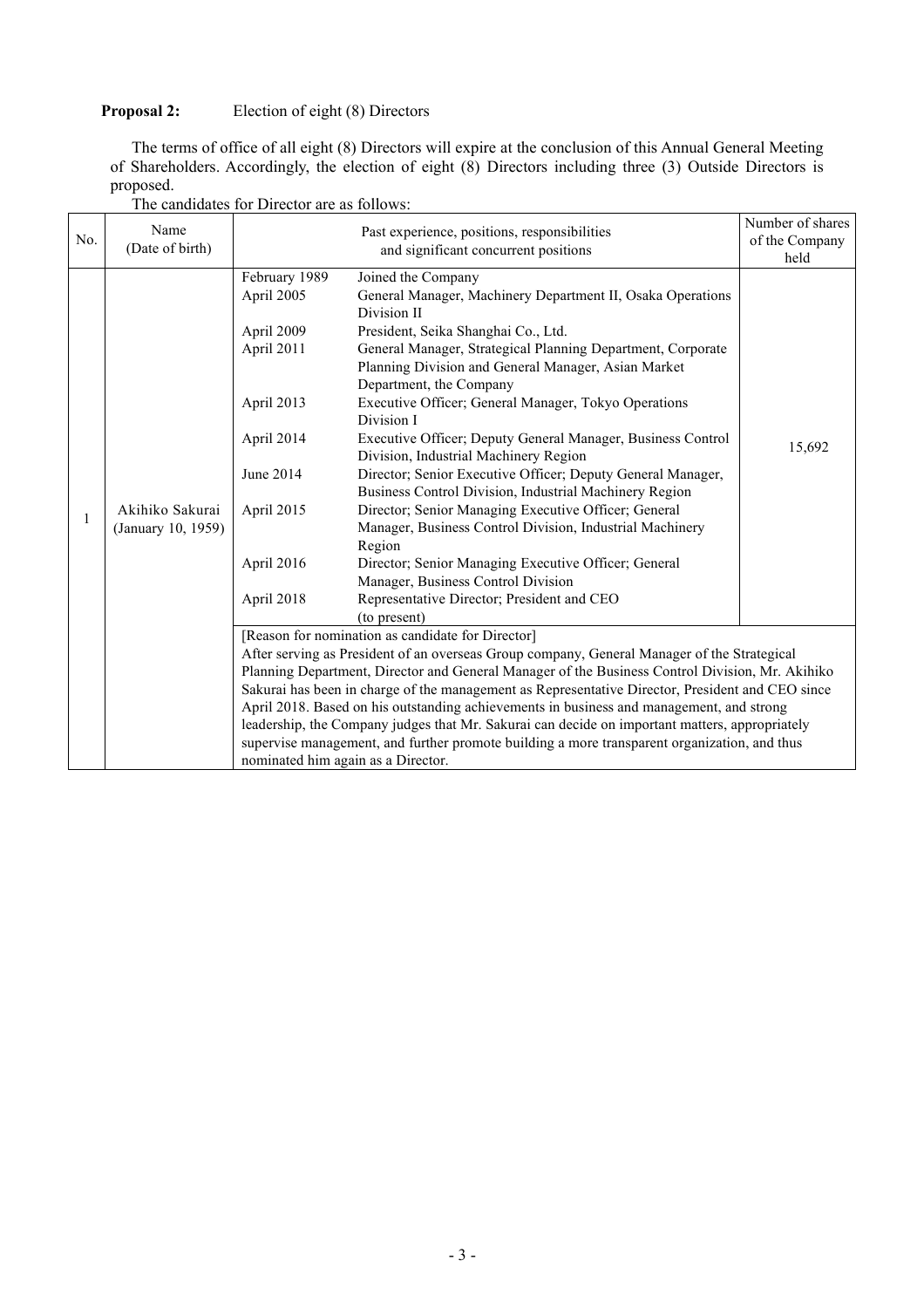| Name<br>Past experience, positions, responsibilities<br>No. |                                      |                                                                                                                            | Number of shares<br>of the Company                                                                                                                                                                     |        |  |  |
|-------------------------------------------------------------|--------------------------------------|----------------------------------------------------------------------------------------------------------------------------|--------------------------------------------------------------------------------------------------------------------------------------------------------------------------------------------------------|--------|--|--|
|                                                             | (Date of birth)                      | and significant concurrent positions                                                                                       |                                                                                                                                                                                                        | held   |  |  |
|                                                             |                                      | March 1990                                                                                                                 | Joined the Company                                                                                                                                                                                     |        |  |  |
|                                                             |                                      | April 2007                                                                                                                 | General Manager, Takamatsu Branch, Osaka Operations                                                                                                                                                    |        |  |  |
|                                                             |                                      |                                                                                                                            | Division I<br>General Manager, Hiroshima Branch, Chugoku Operations<br>Division                                                                                                                        |        |  |  |
|                                                             |                                      | April 2009                                                                                                                 |                                                                                                                                                                                                        |        |  |  |
|                                                             |                                      | April 2012                                                                                                                 | Deputy General Manager, Osaka Operations Division I and<br>General Manager, Osaka Power Systems Department                                                                                             |        |  |  |
|                                                             |                                      | General Manager, Osaka Operations Division I and General<br>April 2013<br>Manager, Osaka Power Systems Department          |                                                                                                                                                                                                        |        |  |  |
|                                                             |                                      | April 2014                                                                                                                 | Executive Officer; Deputy General Manager, Business Control                                                                                                                                            |        |  |  |
|                                                             |                                      | April 2015                                                                                                                 | Division, Power Plant Region<br>Executive Officer; Deputy General Manager, Business Control                                                                                                            |        |  |  |
|                                                             |                                      | June 2015                                                                                                                  | Division, Power Plant Region<br>Director; Senior Executive Officer; Deputy General Manager,                                                                                                            |        |  |  |
|                                                             | Masanori Takahashi<br>(May 25, 1957) | Business Control Division, Power Plant Region<br>Director; Senior Managing Executive Officer; Deputy General<br>April 2016 |                                                                                                                                                                                                        |        |  |  |
|                                                             |                                      |                                                                                                                            | Manager, Business Control Division, Power Plant Region and<br>General Manager, Osaka Branch                                                                                                            |        |  |  |
|                                                             |                                      | April 2017                                                                                                                 | Director; Senior Managing Executive Officer; General<br>Manager, Corporate Planning Division                                                                                                           | 13,940 |  |  |
|                                                             |                                      | April 2018                                                                                                                 | Director; Senior Managing Executive Officer; General                                                                                                                                                   |        |  |  |
| 2                                                           |                                      | October 2018                                                                                                               | Manager, Business Control Division                                                                                                                                                                     |        |  |  |
|                                                             |                                      |                                                                                                                            | Director; Senior Managing Executive Officer; General<br>Manager, Business Control Division, Advanced Materials and                                                                                     |        |  |  |
|                                                             |                                      |                                                                                                                            | Measuring Instruments Region                                                                                                                                                                           |        |  |  |
|                                                             |                                      | April 2019                                                                                                                 | Director; Senior Managing Executive Officer; General                                                                                                                                                   |        |  |  |
|                                                             |                                      | April 2020                                                                                                                 | Manager, Business Control Division                                                                                                                                                                     |        |  |  |
|                                                             |                                      |                                                                                                                            | Director; Senior Managing Executive Officer; General                                                                                                                                                   |        |  |  |
|                                                             |                                      |                                                                                                                            | Manager, Business Control Division, Chemical and Energy                                                                                                                                                |        |  |  |
|                                                             |                                      |                                                                                                                            | Plant Region                                                                                                                                                                                           |        |  |  |
|                                                             |                                      | June 2020                                                                                                                  | Director; Senior Managing Executive Officer; General                                                                                                                                                   |        |  |  |
|                                                             |                                      |                                                                                                                            | Manager, Business Control Division                                                                                                                                                                     |        |  |  |
|                                                             |                                      | April 2021                                                                                                                 | Director; Senior Managing Executive Officer; General                                                                                                                                                   |        |  |  |
|                                                             |                                      |                                                                                                                            | Manager, Business Control Division, Chemical and Energy                                                                                                                                                |        |  |  |
|                                                             |                                      |                                                                                                                            | Plant Region                                                                                                                                                                                           |        |  |  |
|                                                             |                                      |                                                                                                                            | (to present)                                                                                                                                                                                           |        |  |  |
|                                                             |                                      |                                                                                                                            | [Reason for nomination as candidate for Director]                                                                                                                                                      |        |  |  |
|                                                             |                                      |                                                                                                                            | Mr. Masanori Takahashi has fulfilled his accountability to the Board of Directors as Director and                                                                                                      |        |  |  |
|                                                             |                                      |                                                                                                                            | General Manager of the Business Control Division, primarily in relation to sales matters, decided on<br>important matters and appropriately supervised management. Mr. Takahashi possesses outstanding |        |  |  |
|                                                             |                                      |                                                                                                                            | management achievements and extensive knowledge of operations, and the Company judges that he                                                                                                          |        |  |  |
|                                                             |                                      |                                                                                                                            | can contribute to rebuilding the Company's revenue base. Thus, the Company has nominated him                                                                                                           |        |  |  |
|                                                             |                                      | again as a Director.                                                                                                       |                                                                                                                                                                                                        |        |  |  |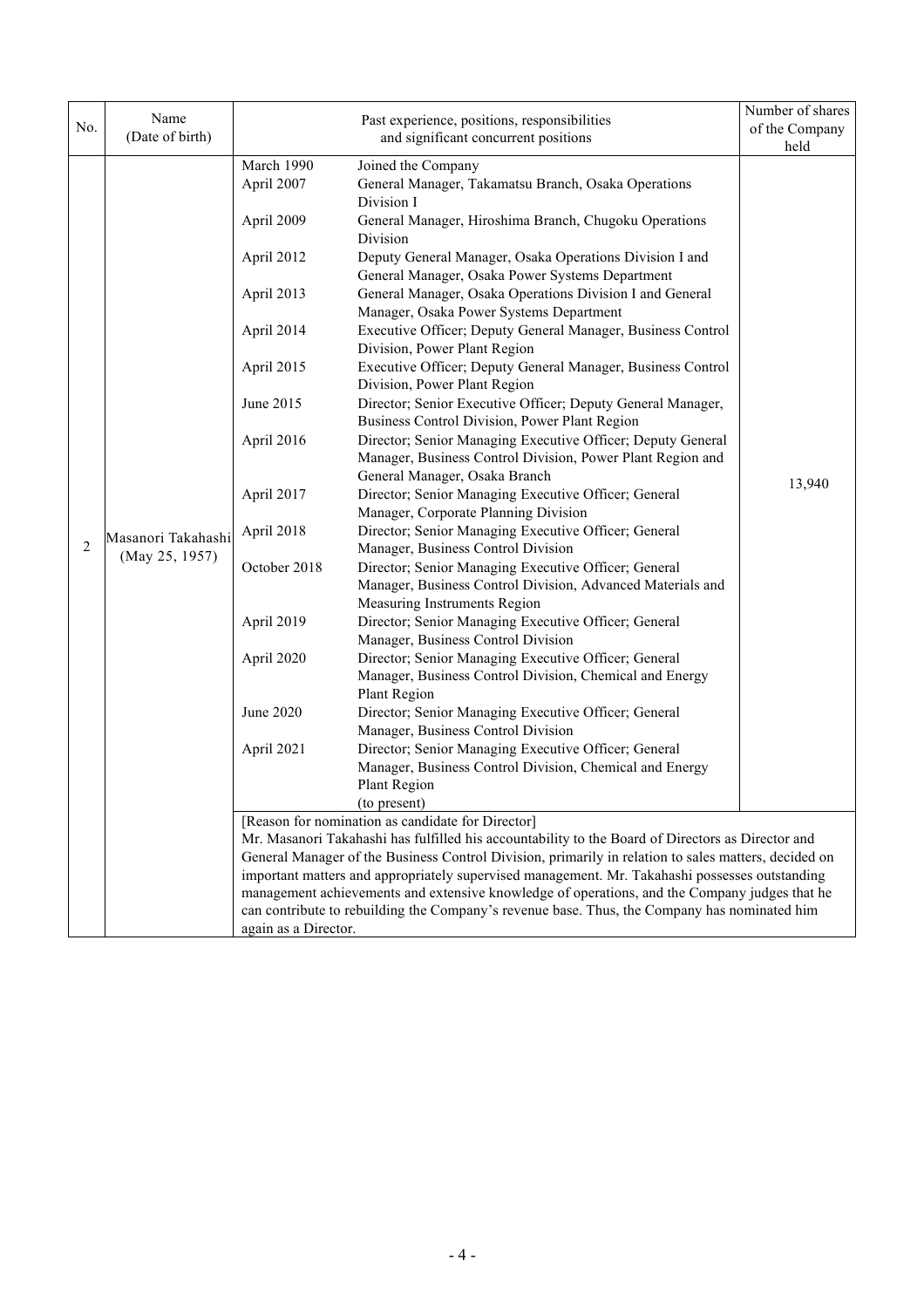|     |                                   | Past experience, positions, responsibilities            |                                                                                                                      | Number of shares |  |
|-----|-----------------------------------|---------------------------------------------------------|----------------------------------------------------------------------------------------------------------------------|------------------|--|
| No. | Name                              |                                                         |                                                                                                                      | of the Company   |  |
|     | (Date of birth)                   |                                                         | and significant concurrent positions                                                                                 | held             |  |
|     |                                   | April 1984                                              | Joined the Company                                                                                                   |                  |  |
|     |                                   | April 2010                                              | General Manager, Strategical Planning Department, Corporate                                                          |                  |  |
|     |                                   |                                                         | Planning Division and Deputy General Manager, Internal Audit                                                         |                  |  |
|     |                                   |                                                         |                                                                                                                      |                  |  |
|     |                                   |                                                         | Supervision Division                                                                                                 |                  |  |
|     |                                   | April 2011                                              | General Manager, Nagoya Branch, Osaka Operations Division<br>П                                                       |                  |  |
|     |                                   | April 2013                                              | Director and Deputy President, Nippon Daiya Valve Co., Ltd.<br>(seconded)                                            |                  |  |
|     |                                   | <b>July 2013</b>                                        | President and CEO (seconded)                                                                                         |                  |  |
|     |                                   | April 2015                                              | Executive Officer, the Company                                                                                       |                  |  |
|     |                                   |                                                         | President and CEO, Nippon Daiya Valve Co., Ltd. (seconded)                                                           |                  |  |
|     |                                   | April 2016                                              | Senior Executive Officer, the Company                                                                                |                  |  |
|     |                                   |                                                         | President and CEO, Nippon Daiya Valve Co., Ltd. (seconded)                                                           |                  |  |
|     | Yasumasa Kawana<br>(September 29, | April 2017                                              | Senior Executive Officer, the Company; General Manager,                                                              | 7,181            |  |
|     |                                   | Subsidiary and Affiliate Business Strategy Division and |                                                                                                                      |                  |  |
|     |                                   | June 2017                                               | General Manager, Subsidiary and Affiliate Administration                                                             |                  |  |
|     |                                   |                                                         | Department                                                                                                           |                  |  |
| 3   |                                   |                                                         | Director; Senior Executive Officer, the Company; General                                                             |                  |  |
|     | 1960)                             |                                                         | Manager, Subsidiary and Affiliate Business Strategy Division                                                         |                  |  |
|     |                                   |                                                         | and General Manager, Subsidiary and Affiliate Administration                                                         |                  |  |
|     |                                   |                                                         | Department                                                                                                           |                  |  |
|     | April 2019                        |                                                         | Director; Senior Managing Executive Officer; General<br>Manager, Subsidiary and Affiliate Business Strategy Division |                  |  |
|     |                                   | October 2020                                            | Director; Senior Managing Executive Officer; General                                                                 |                  |  |
|     |                                   |                                                         | Manager, Subsidiary and Affiliate Business Strategy Division                                                         |                  |  |
|     |                                   |                                                         | and General Manager, Business Strategy Department                                                                    |                  |  |
|     |                                   | November 2020                                           | Director; Senior Managing Executive Officer; General                                                                 |                  |  |
|     |                                   |                                                         | Manager, Subsidiary and Affiliate Business Strategy Division                                                         |                  |  |
|     |                                   |                                                         | (to present)                                                                                                         |                  |  |
|     |                                   |                                                         | [Reason for nomination as candidate for Director]                                                                    |                  |  |
|     |                                   |                                                         | Mr. Yasumasa Kawana has fulfilled his accountability to the Board of Directors as Director and                       |                  |  |
|     |                                   |                                                         | General Manager of the Subsidiary and Affiliate Business Strategy Division, primarily in relation to                 |                  |  |
|     |                                   |                                                         | matters concerning subsidiaries and affiliates in Japan and overseas, decided on important matters and               |                  |  |
|     |                                   |                                                         | appropriately supervised management. The Company judges that, in particular, he can lead the                         |                  |  |
|     |                                   |                                                         | Company's subsidiaries and affiliates in Japan and overseas from a global perspective, and contribute                |                  |  |
|     |                                   |                                                         | to expanding the Group's earnings. Thus, the Company has nominated him again as a Director.                          |                  |  |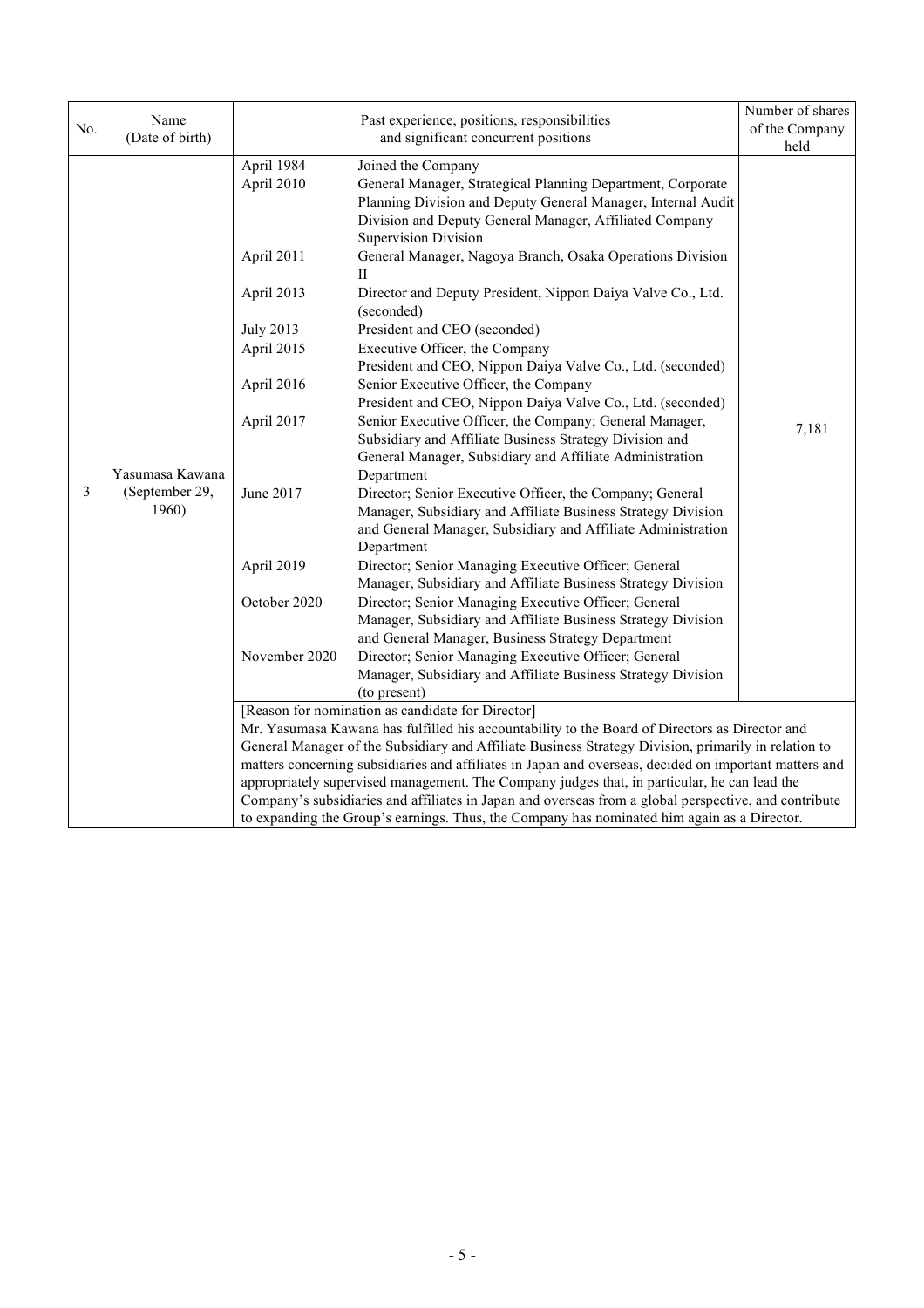| No.            | Name<br>(Date of birth)          |                                                                                                                           | Number of shares<br>of the Company<br>held                                                                                                                                                                                                                                                                                                                                                                                                                                                                                                                                                                                                                                                                                                                                                                                                                          |       |
|----------------|----------------------------------|---------------------------------------------------------------------------------------------------------------------------|---------------------------------------------------------------------------------------------------------------------------------------------------------------------------------------------------------------------------------------------------------------------------------------------------------------------------------------------------------------------------------------------------------------------------------------------------------------------------------------------------------------------------------------------------------------------------------------------------------------------------------------------------------------------------------------------------------------------------------------------------------------------------------------------------------------------------------------------------------------------|-------|
| $\overline{4}$ | Hajime Goto<br>(August 28, 1960) | April 1984<br>April 2008<br>April 2013<br>April 2014<br>April 2015<br>April 2016<br>April 2017<br>April 2018<br>June 2018 | Joined the Company<br>General Manager, Power Plant Department, Osaka Operations<br>Division I<br>General Manager, Business Administration Department,<br><b>Business Control Division</b><br>Deputy General Manager, Business Control Division and<br>General Manager, Business Administration Department<br>Executive Officer; Deputy General Manager, Business Control<br>Division and General Manager, Business Administration<br>Department<br>Senior Executive Officer; General Manager, Corporate Planning<br><b>Division</b><br>Senior Executive Officer; Deputy General Manager, Business<br>Control Division, Power Plant Region, and General Manager,<br>Osaka Branch<br>Senior Executive Officer; General Manager, Corporate Planning<br>Division<br>Director; Senior Executive Officer; General Manager,<br>Corporate Planning Division<br>(to present) | 7,124 |
|                |                                  | again as a Director.                                                                                                      | [Reason for nomination as candidate for Director]<br>Mr. Hajime Goto has decided on important matters and supervised management appropriately as<br>Director and General Manager of the Corporate Planning Division, primarily in relation to business<br>strategy and internal controls. Mr. Goto has served as General Manager of the Power Plant<br>Department and General Manager of the Business Administration Department, and the Company<br>judges that he can contribute to enhancing the corporate value that the Company aims for, through his<br>extensive experience across all facets of sales operations. Thus, the Company has nominated him                                                                                                                                                                                                        |       |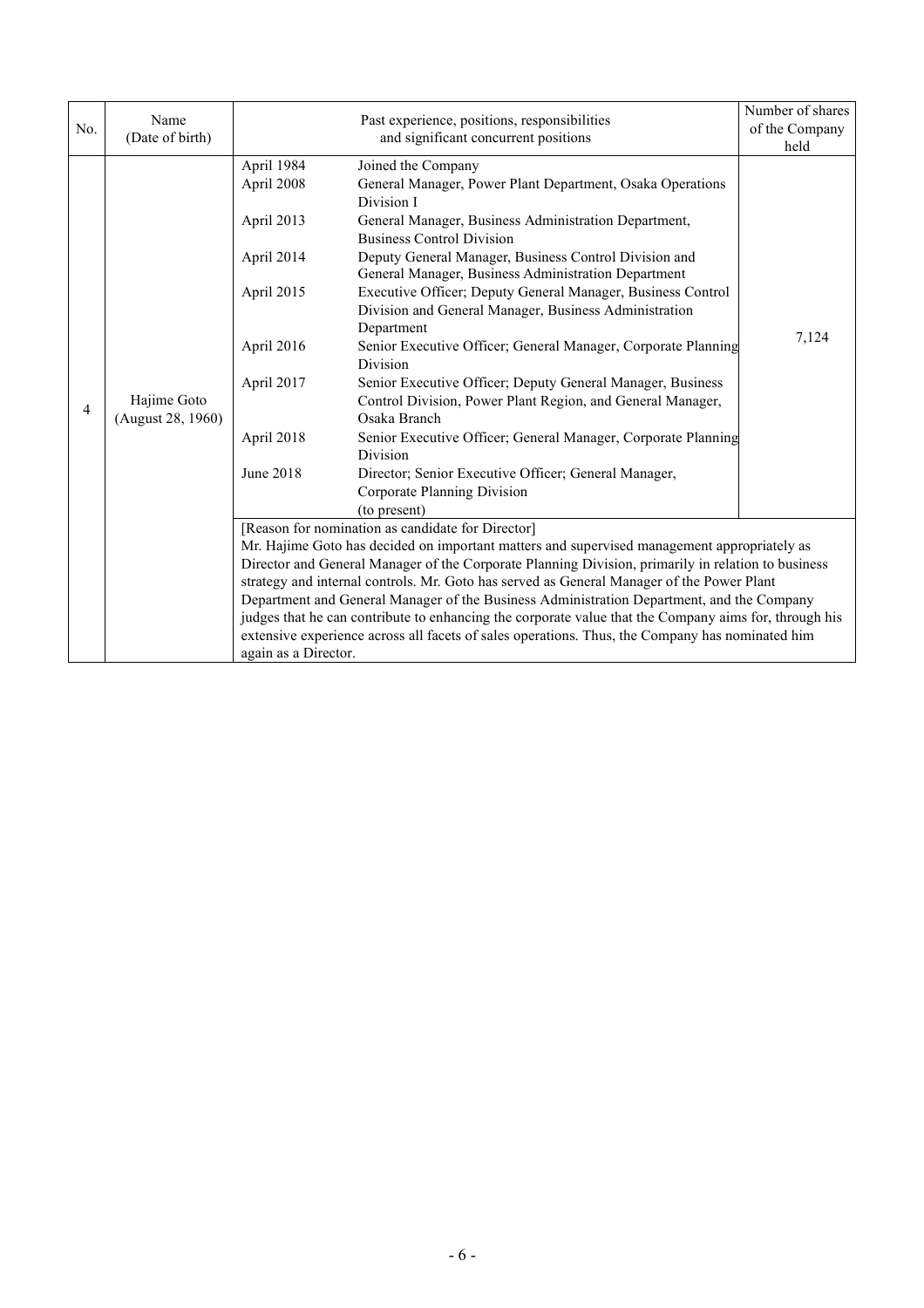| No.  | Name<br>(Date of birth)            |                                                                                  | Number of shares<br>of the Company<br>held                                                                                                                                                                                                                                                                                                                                                                                                                                                                                                                                                                                                                                                                                    |       |
|------|------------------------------------|----------------------------------------------------------------------------------|-------------------------------------------------------------------------------------------------------------------------------------------------------------------------------------------------------------------------------------------------------------------------------------------------------------------------------------------------------------------------------------------------------------------------------------------------------------------------------------------------------------------------------------------------------------------------------------------------------------------------------------------------------------------------------------------------------------------------------|-------|
| $*5$ | Tomoaki Hasegawa<br>(June 1, 1963) | April 1986<br>April 2011<br>April 2013<br>April 2016<br>April 2019<br>April 2021 | Joined the Company<br>General Manager, Accounting Department, General<br>Administration Division and Deputy General Manager,<br>Affiliated Company Supervision Division<br>General Manager, Accounting Department, General<br>Administration Division; President, Seika Sangyo GmbH and<br>President, Tsurumi (Europe) GmbH<br>General Manager, Accounting Department, General<br>Administration Division and President, Seika Sangyo GmbH<br>Executive Officer; Deputy General Manager, General<br>Administration Division and General Manager, Accounting<br>Department, General Administration Division<br>Senior Executive Officer; General Manager, General<br><b>Administration Division</b><br>(to present)            | 3,521 |
|      |                                    |                                                                                  | [Reason for nomination as candidate for Director]<br>Mr. Tomoaki Hasegawa has been involved in all aspects of management, as Executive Officer,<br>Deputy General Manager of the General Administration Division and General Manager of the<br>Accounting Department since April 2019, as well as a member of the Corporate Management<br>Meeting. He has served as President of the Company's overseas subsidiaries Seika Sangyo GmbH and<br>Tsurumi (Europe) GmbH, and possesses business and management experience and outstanding<br>insight. The Company judges that he can contribute to enhancing the Company's corporate value and<br>its sustainable development. Thus, the Company has nominated him as a Director. |       |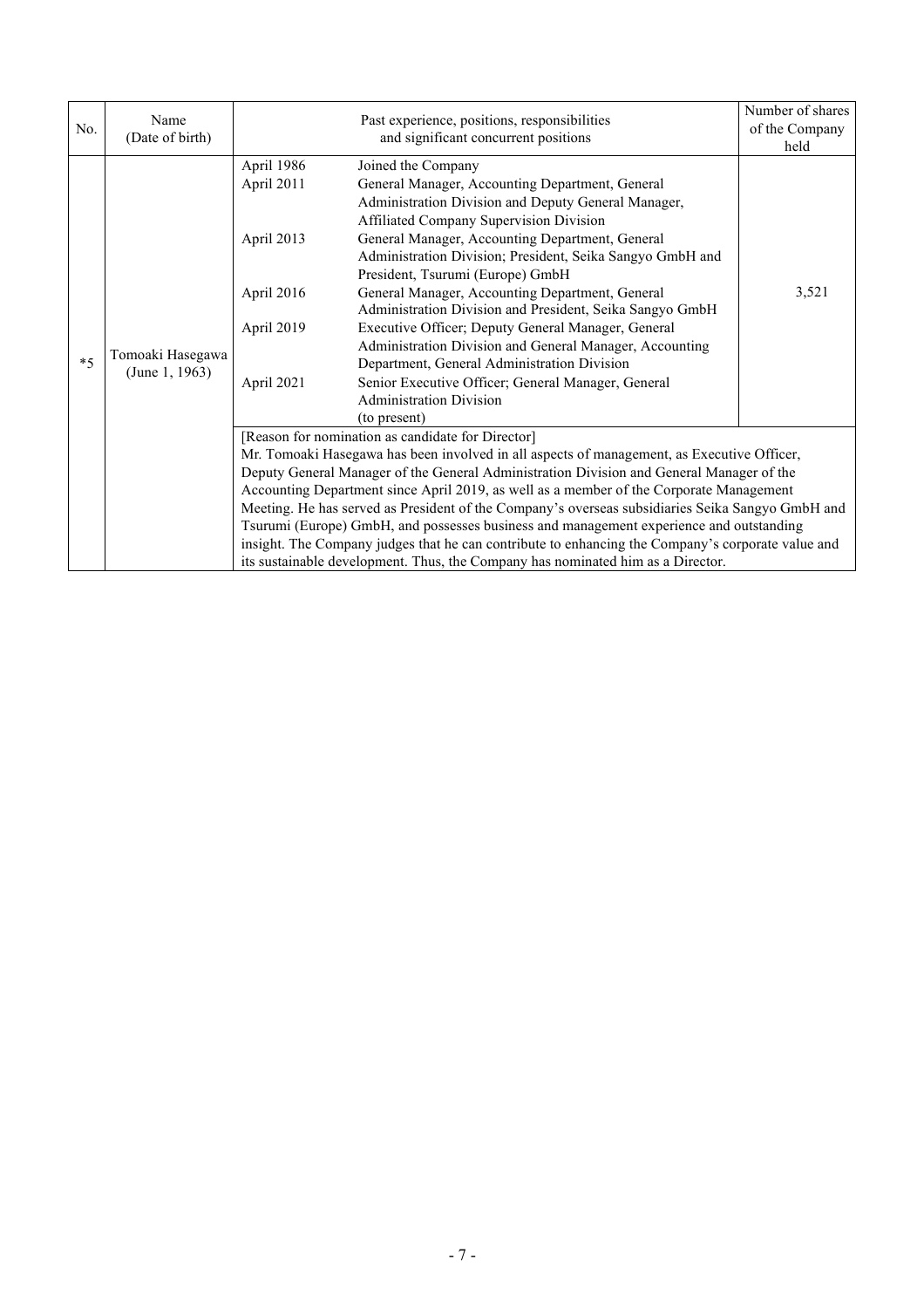| No. | Name<br>(Date of birth)            |                                                                                                                                                                     | Number of shares<br>of the Company<br>held                                                                                                                                                                                                                                                                                                                                                                                                                                                                                                                                                                                                                                                                                                                                    |       |
|-----|------------------------------------|---------------------------------------------------------------------------------------------------------------------------------------------------------------------|-------------------------------------------------------------------------------------------------------------------------------------------------------------------------------------------------------------------------------------------------------------------------------------------------------------------------------------------------------------------------------------------------------------------------------------------------------------------------------------------------------------------------------------------------------------------------------------------------------------------------------------------------------------------------------------------------------------------------------------------------------------------------------|-------|
| 6   | Yuko Shirai<br>(February 11, 1954) | April 1986<br>April 1991<br>April 2004<br>April 2005<br>May 2009<br>April 2010<br>April 2011<br>April 2012<br>October 2013<br>June 2015<br>April 2016<br>April 2019 | Registered as attorney (Tokyo Bar Association)<br>Established Wing Law Office (formerly Shin-Yotsuya Law<br>Office) (Partner)<br>(to present)<br>Director, Kanto Federation of Bar Associations<br>Expert Committee Member and Conciliation Committee<br>Member, Tokyo District Court<br>Chair, Shinjuku Ward Board of Education<br>Auditor, Japan Federation of Bar Associations<br>Auditor, Japan Intellectual Property Arbitration Center<br>Vice-President, Tokyo Bar Association<br>Chair, Shinjuku Ward Board of Education<br>Outside Director, the Company<br>(to present)<br>Audit Commissioner, Shinjuku Ward, Tokyo (Part-time)<br>Chief Audit Commissioner (Part-time)<br>(to present)                                                                             | 2,327 |
|     |                                    |                                                                                                                                                                     | [Reason for nomination as candidate for Outside Director and expected roles]<br>Ms. Yuko Shirai has monitored and supervised the Company's management from an independent<br>perspective as an Outside Director since June 2015. She has also been active as Chairperson of the<br>Nomination Examination Committee, fulfilling her duties appropriately. She has specialized<br>knowledge and insight as an attorney, mainly relating to corporate legal affairs, as well as an objective<br>perspective overlooking society in general. The Company judges that she will continue to contribute<br>to ensuring the transparency and fairness of the Board of Directors and enhancing the Company's<br>corporate value, and thus nominated her again as an Outside Director. |       |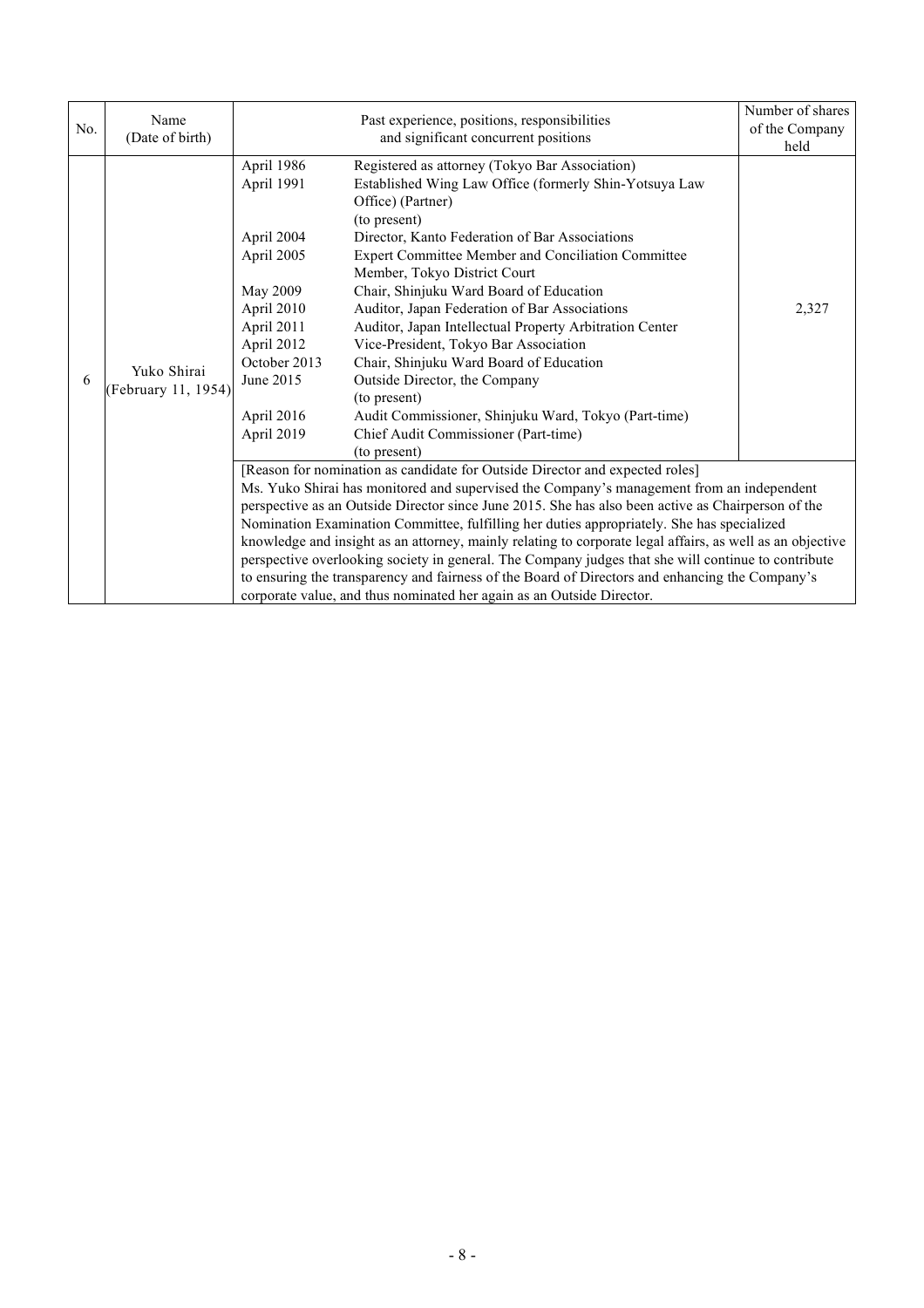| No. | Name<br>(Date of birth)           |                                                                                                                                                  | Number of shares<br>of the Company<br>held                                                                                                                                                                                                                                                                                                                                                                                                                                                                                                                                                                                                                                                                                                                                                                                                          |       |
|-----|-----------------------------------|--------------------------------------------------------------------------------------------------------------------------------------------------|-----------------------------------------------------------------------------------------------------------------------------------------------------------------------------------------------------------------------------------------------------------------------------------------------------------------------------------------------------------------------------------------------------------------------------------------------------------------------------------------------------------------------------------------------------------------------------------------------------------------------------------------------------------------------------------------------------------------------------------------------------------------------------------------------------------------------------------------------------|-------|
| 7   | Takahisa Fukao<br>(July 15, 1949) | April 1973<br>October 2000<br><b>July 2002</b><br>June 2005<br>April 2008<br>April 2014<br>April 2015<br>June 2016<br>October 2018<br>April 2020 | Joined Mitsubishi Kasei Corporation (currently Mitsubishi<br>Chemical Corporation)<br>Director and Chief Technology Officer, Advanced Colortech,<br>Inc.<br>General Manager, Planning & Coordination Section,<br>Engineering Division, Mitsubishi Chemical Engineering<br>Corporation<br>Managing Director<br>President and Chief Executive Officer<br>Counsel<br>Visiting Researcher, National Institute of Advanced Industrial<br>Science and Technology<br>Outside Director, the Company<br>(to present)<br>Special Counsel, CNJ Partners Inc.<br>(to present)<br>Visiting Researcher and Chairman of the Research Promotion<br>Committee, National Institute of Advanced Industrial Science<br>and Technology<br>(to present)                                                                                                                   | 1,814 |
|     |                                   |                                                                                                                                                  | [Reason for nomination as candidate for Outside Director and expected roles]<br>Mr. Takahisa Fukao has monitored and supervised the Company's management from an independent<br>perspective as an Outside Director since June 2016. He has also been active as Chairperson of the<br>Remuneration Examination Committee, fulfilling his duties appropriately. Mr. Fukao has successively<br>held important posts such as President and Chief Executive Officer of Mitsubishi Chemical<br>Engineering Corporation. The Company judges that he will leverage this experience to provide<br>substantial and practical advice on matters ranging from overall management to issues related to<br>individual businesses, and contribute to enhancing the Company's corporate value. Thus, the<br>Company has nominated him again as an Outside Director. |       |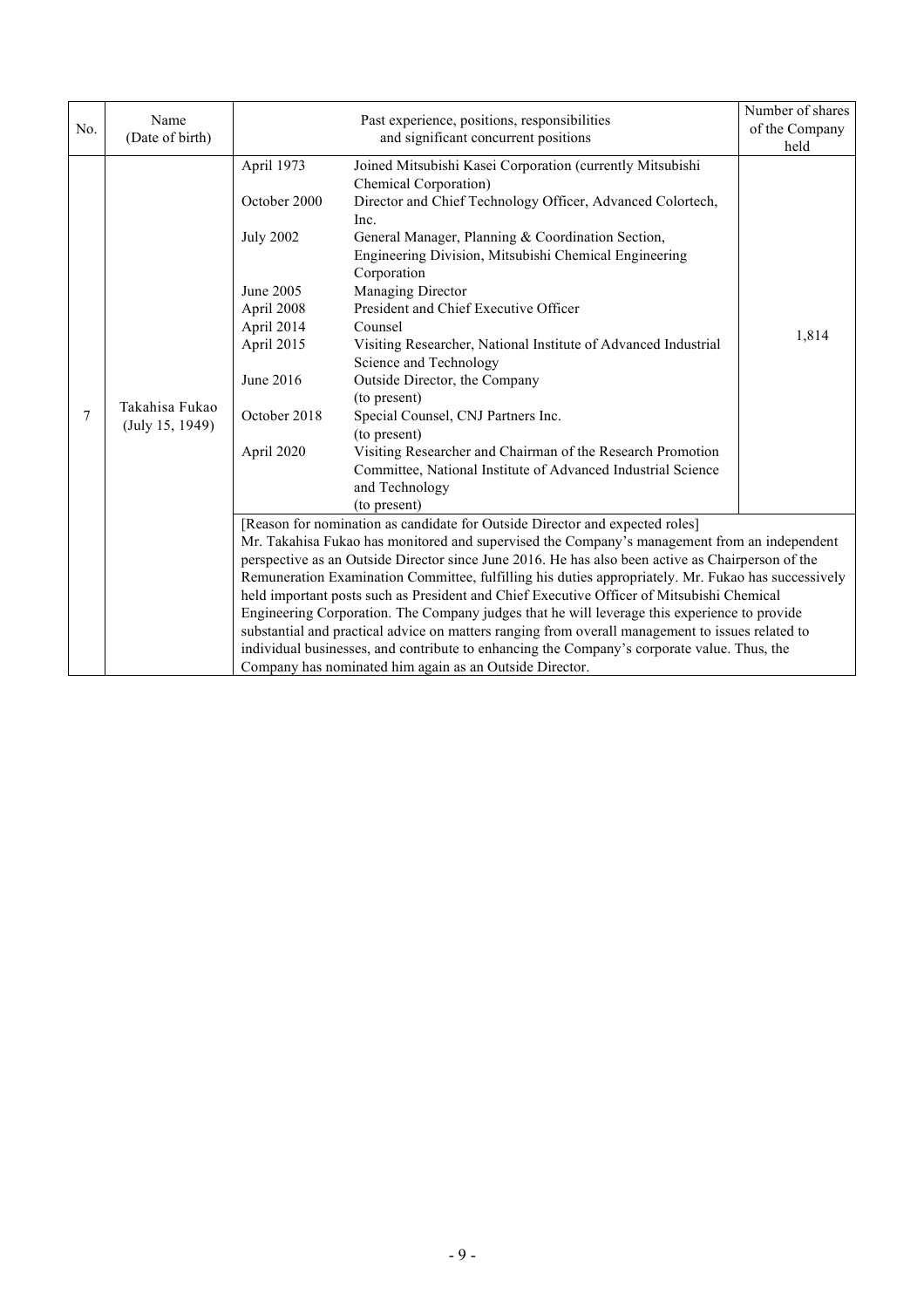| No. | Name<br>(Date of birth)           |                                                                                                                                                                                                                                                                                                                                                                                                                                                                                                                                                                                                                                                                                                                                                                                                                                                                          | Number of shares<br>of the Company<br>held                                                                                                                                                                                                                                                                                                                                   |       |
|-----|-----------------------------------|--------------------------------------------------------------------------------------------------------------------------------------------------------------------------------------------------------------------------------------------------------------------------------------------------------------------------------------------------------------------------------------------------------------------------------------------------------------------------------------------------------------------------------------------------------------------------------------------------------------------------------------------------------------------------------------------------------------------------------------------------------------------------------------------------------------------------------------------------------------------------|------------------------------------------------------------------------------------------------------------------------------------------------------------------------------------------------------------------------------------------------------------------------------------------------------------------------------------------------------------------------------|-------|
| 8   | Kiyomi Miyata<br>(March 14, 1947) | April 1969<br>December 1998<br>December 2003<br>December 2008<br>February 2009<br>June 2012<br>October 2014<br>December 2017<br>January 2019<br>June 2020                                                                                                                                                                                                                                                                                                                                                                                                                                                                                                                                                                                                                                                                                                                | Joined HOSOKAWA MICRON CORPORATION<br>Director<br>Vice President<br>Representative Director, President<br>Director, The Japan Society Of Industrial Machinery<br>Manufacturers<br>Vice Chairman, Hosokawa Powder Technology Foundation<br>Chairman, HOSOKAWA MICRON CORPORATION<br>Full-time Adviser<br>Adviser (Part-time)<br>Outside Director, the Company<br>(to present) | 1,289 |
|     |                                   | [Reason for nomination as candidate for Outside Director and expected roles]<br>Mr. Kiyomi Miyata has monitored and supervised the Company's management from an independent<br>perspective as an Outside Director since June 2020. He has also been active in both the Nomination<br>Examination Committee and the Remuneration Examination Committee, fulfilling his duties<br>appropriately. Mr. Miyata has successively held important posts such as Representative Director and<br>President of HOSOKAWA MICRON CORPORATION. The Company expects him to express<br>accurate views and provide useful opinions on matters ranging from overall management to sales-<br>related issues, based on his extensive experience and insight, and contribute to enhancing the<br>Company's corporate value. Thus, the Company has nominated him again as an Outside Director. |                                                                                                                                                                                                                                                                                                                                                                              |       |

(Notes)

1. There are no special interests between the candidates and the Company.

2. \* indicates a new candidate for Director.

3. Ms. Yuko Shirai, Mr. Takahisa Fukao and Mr. Kiyomi Miyata are candidates for Outside Director.

4. Ms. Yuko Shirai, Mr. Takahisa Fukao and Mr. Kiyomi Miyata are currently Outside Directors of the Company.

5. The term of office of Ms. Yuko Shirai as Outside Director will be six years at the conclusion of this Annual General Meeting of Shareholders.

6. The term of office of Mr. Takahisa Fukao as Outside Director will be five years at the conclusion of this Annual General Meeting of Shareholders.

7. The term of office of Mr. Kiyomi Miyata as Outside Director will be one year at the conclusion of this Annual General Meeting of Shareholders.

8. The Company has entered into an agreement with Ms. Yuko Shirai, Mr. Takahisa Fukao and Mr. Kiyomi Miyata to limit their liability pursuant to Article 423, Paragraph 1 of the Companies Act, in accordance with Article 427, Paragraph 1 of the Companies Act, and the limit for liability under said agreement shall be the minimum amount as stipulated by laws and regulations.

9. The Company has registered Ms. Yuko Shirai, Mr. Takahisa Fukao and Mr. Kiyomi Miyata as Independent Officers with the Tokyo Stock Exchange.

10. The Company has entered into a directors and officers liability insurance contract with an insurance company, which covers legal damages and litigation expenses borne by the insured. All candidates are insured parties under the contract. The Company intends to renew the contract under the same terms when it comes due for renewal.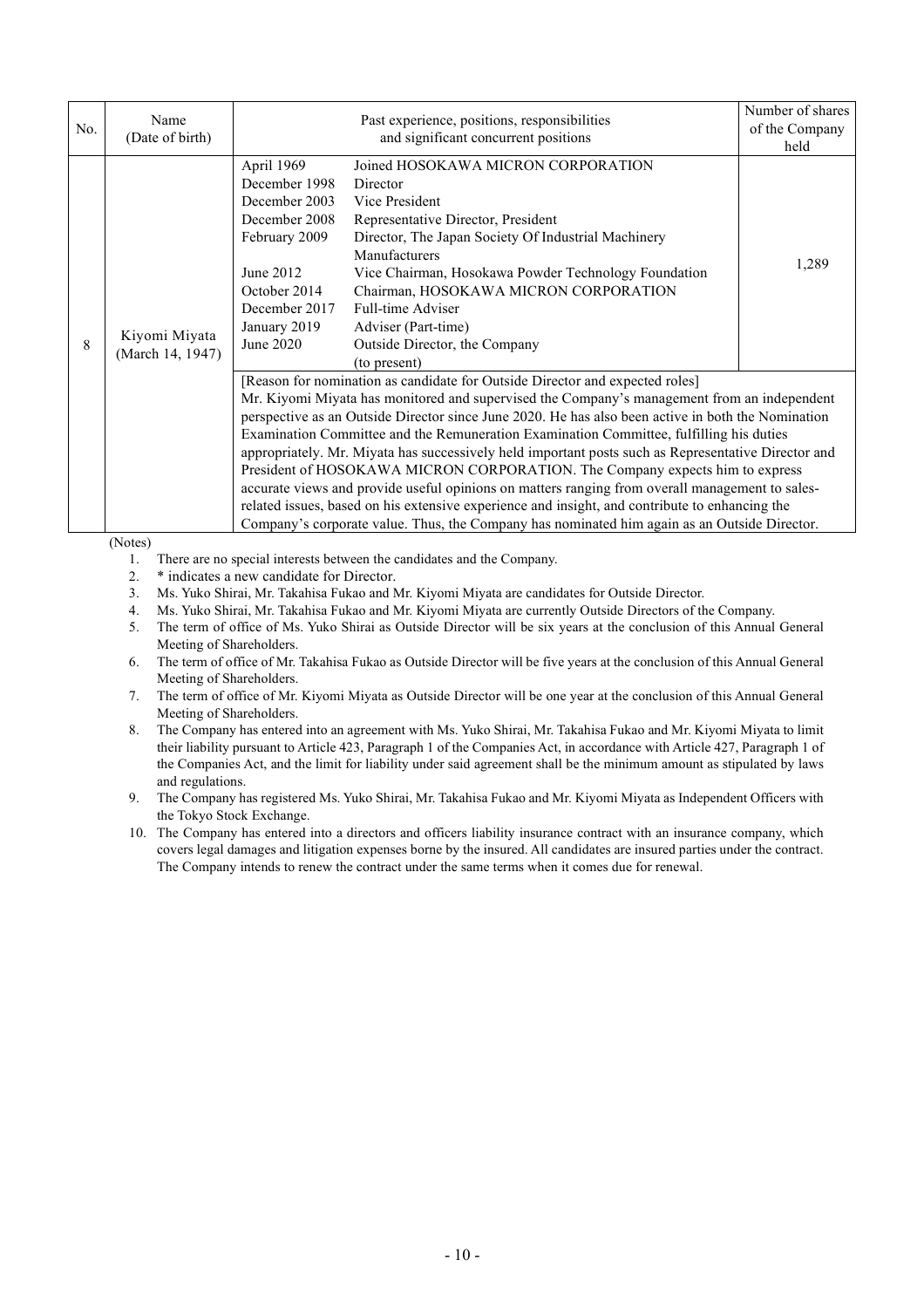### **Proposal 3:** Election of one (1) Substitute Auditor

In order to prepare for cases where a vacancy results in a shortfall in the number of Auditors prescribed by laws and regulations, the election of Mr. Katsuki Ishino as Substitute Outside Auditor is proposed.

Furthermore, prior to the appointment of Mr. Katsuki Ishino, this resolution may be canceled by resolution of the Board of Directors with the consent of the Board of Auditors.

The Board of Auditors has previously given its consent to this proposal.

| Name<br>(Date of birth)           | Past experience and significant concurrent positions                                               | Number of<br>shares of the<br>Company held                                                                                                                                                                                                                                                                                                                                                                                                       |  |
|-----------------------------------|----------------------------------------------------------------------------------------------------|--------------------------------------------------------------------------------------------------------------------------------------------------------------------------------------------------------------------------------------------------------------------------------------------------------------------------------------------------------------------------------------------------------------------------------------------------|--|
| Katsuki Ishino<br>(June 16, 1962) | October 1986<br>August 2002<br>December 2003<br>April 2008<br>June 2013<br>June 2014<br>April 2020 | Joined Former Minato Audit Corporation (currently Ernst &<br>Young ShinNihon LLC)<br>Established Ishino CPA Office<br>UNITED PARTNERS (JAPAN) INC.<br>Established NXT Accounting Ltd.<br>Appointed as Representative Director, President (to present)<br>Established Nozomy Audit Corporation<br>Managing Partner (to present)<br>Civil Conciliation Commissioner of Tokyo Summary Court<br>Outside Auditor, Joto Lyprone Co., Ltd. (to present) |  |

(Notes)

- 1. There are no special interests between the candidate and the Company.
- 2. Mr. Katsuki Ishino is a candidate for Substitute Outside Auditor, and if he is appointed as an Auditor, the Company plans to register him as an Independent Officer with the Tokyo Stock Exchange.
- 3. Mr. Katsuki Ishino has been engaged in accounting and auditing as a certified public accountant for many listed companies. In addition, as the Representative Director and President of NXT Accounting Ltd., he has provided consulting services in various fields, including business strategies, legal affairs, tax affairs, accounting, auditing, evaluation, personnel and labor matters, and information technologies. The Company has judged that Mr. Ishino can utilize his high insight based on such experience to strengthen the auditing structure of the Company, and thus nominated him as a Substitute Outside Auditor.
- 4. If Mr. Katsuki Ishino is appointed as an Outside Auditor, the Company plans to enter into an agreement with him to limit his liability pursuant to Article 423, Paragraph 1 of the Companies Act, in accordance with Article 427, Paragraph 1 of the Companies Act.
- 5. The Company has entered into a directors and officers liability insurance contract with an insurance company, which covers legal damages and litigation expenses borne by the insured. If Mr. Katsuki Ishino is appointed as an Outside Auditor, then he will be an insured party under the contract.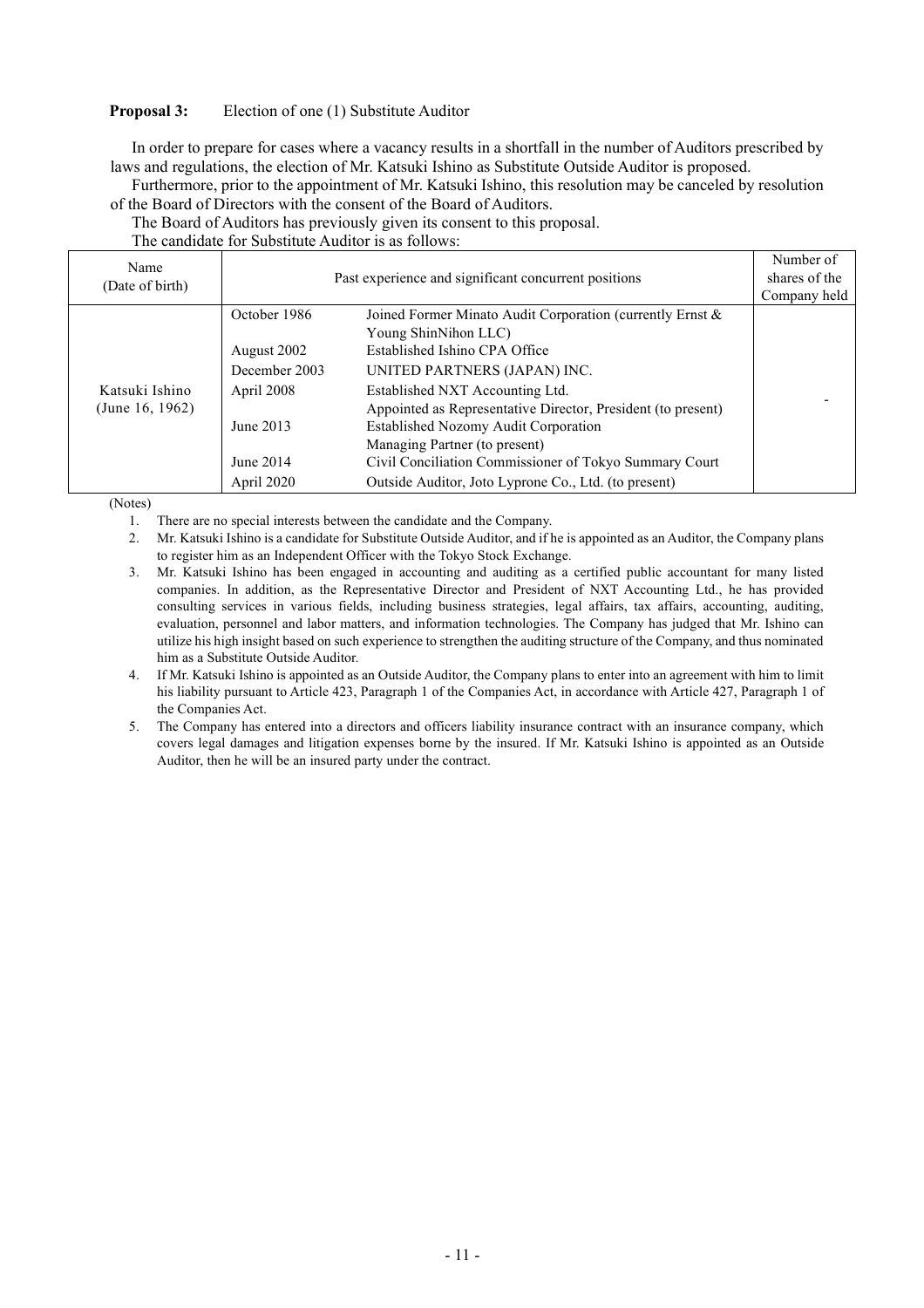## Reference

### 1. Selection of candidates for Director

The candidates for Director are determined by resolution of the Board of Directors, after the Nomination Examination Committee, which is composed entirely of Independent Officers, engages in fair, objective timely and transparent deliberation and the reports the results of this deliberation to the Board of Directors. <Selection Criteria>

- Directors: Possesses outstanding character and insight, advanced management ability, specialized business knowledge and extensive experience, and is capable of appropriate judgment and supervision as a member of senior management.
- Outside Directors: In addition to the qualities above, possesses operational experience and achievements at another company or organization, and is capable of providing appropriate judgement, suggestions and supervision of all aspects of management from an independent standpoint.

|                              |           |             | Skills expected by the Company (knowledge, experience, abilities) |                         |                               |                                  |                             |               |
|------------------------------|-----------|-------------|-------------------------------------------------------------------|-------------------------|-------------------------------|----------------------------------|-----------------------------|---------------|
| Director<br>candidate<br>No. | Name      | Independent | Corporate<br>management<br>/ business<br>management               | Finance /<br>Accounting | Legal affairs<br>/ compliance | Market<br>trends /<br>technology | Trading<br>company<br>sales | International |
|                              | Akihiko   |             |                                                                   |                         |                               |                                  |                             |               |
|                              | Sakurai   |             |                                                                   |                         |                               |                                  |                             |               |
| $\overline{2}$               | Masanori  |             |                                                                   |                         |                               |                                  |                             |               |
|                              | Takahashi |             |                                                                   |                         |                               |                                  |                             |               |
| 3                            | Yasumasa  |             |                                                                   |                         |                               |                                  |                             |               |
|                              | Kawana    |             |                                                                   |                         |                               |                                  |                             |               |
| 4                            | Hajime    |             |                                                                   |                         |                               |                                  |                             |               |
|                              | Goto      |             |                                                                   |                         |                               |                                  |                             |               |
|                              | Tomoaki   |             |                                                                   |                         |                               |                                  |                             |               |
| 5                            | Hasegawa  |             |                                                                   |                         |                               |                                  |                             |               |
| 6                            | Yuko      |             |                                                                   |                         |                               |                                  |                             |               |
|                              | Shirai    |             |                                                                   |                         |                               |                                  |                             |               |
| 7                            | Takahisa  |             |                                                                   |                         |                               |                                  |                             |               |
|                              | Fukao     |             |                                                                   |                         |                               |                                  |                             |               |
|                              | Kiyomi    |             |                                                                   |                         |                               |                                  |                             |               |
| 8                            | Miyata    |             |                                                                   |                         |                               |                                  |                             |               |

2. Diversity of the Board of Directors (if Proposal 2 is approved)

Note: The table above does not present all skills possessed by each candidate.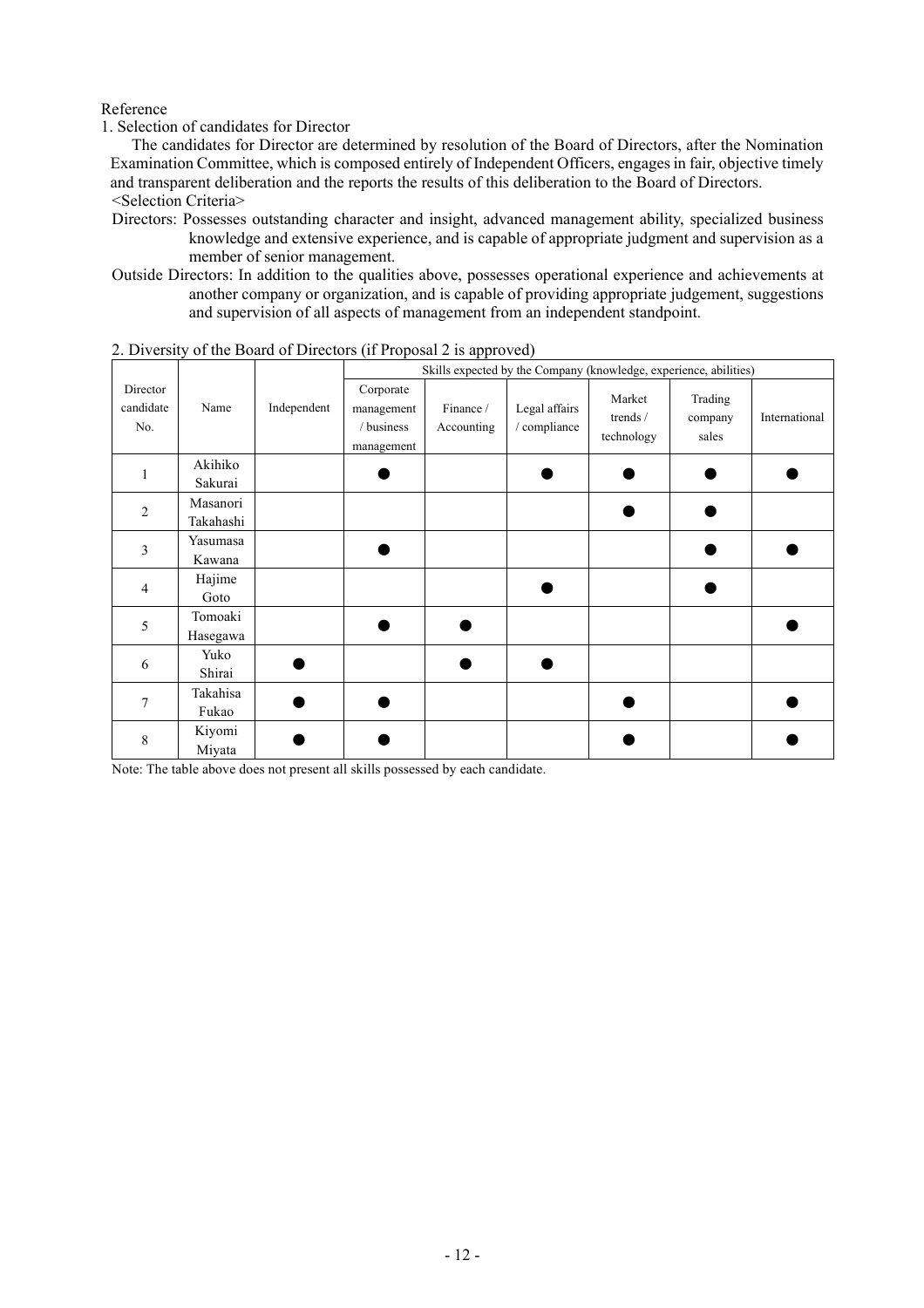(Appendix)

# **Business Report**

(April 1, 2020 - March 31, 2021)

# **1. Overview of the Corporate Group**

#### (1) Business Progress and Results

During the fiscal year under review, the Group faced an extremely adverse business environment due to the impact of the spread of the global COVID-19 pandemic, with restrictions on economic and social activities including lockdowns overseas and the declaration of a state of emergency twice in Japan.

In this environment, the Group came together as one to strive to secure revenue and deal with the impact of COVID-19, including by securing the safety of its employees and cooperating with social demands. The Group recorded net sales of 136,273 million yen (down 3.1% year on year), operating income of 2,581 million yen (down 8.1% year on year) and ordinary income of 2,906 million yen (down 6.9% year on year).

Under the Medium-Term Management Plan Re-SEIKA 2023, which commenced from the fiscal year under review, the Group proceeded with the optimization of its business portfolio, transferred the shares of its printed circuit board manufacturing subsidiary Seika YKC Circuit (Thailand) Co., Ltd., and withdrew from the business. As a result, profit attributable to owners of parent was 2,721 million yen (compared to loss attributable to owners of parent of 1,262 million yen in the previous fiscal year).

#### The results by segment are as follows.

From the fiscal year under review, reportable segments and the method used to calculate segment profit have changed as described below.

The reportable segments "Industrial Machinery Business" and "Advanced Materials and Measuring Instruments Business" have been combined, resulting in four reportable segments – "Power Plant Business," "Chemicals and Energy Plant Business," "Industrial Machinery Business" and "Global Business" – to reflect actual business operations.

Regarding the method used to calculate segment profit, the amortization of goodwill and companywide expenses, which were previously presented as adjustments for the difference between the sum of segment profits and operating income, are distributed to each segment in accordance with a reasonable standard.

Comparisons with the previous fiscal year are presented after applying the changes to reportable segments and the method used to calculate segment profit.

#### [Power Plant Business]

Net sales were 52,494 million yen (up 31.3% year on year) as a result of an increase in sales for large projects, such as generation equipment renewal works.

Segment profit was 1,325 million yen (down 6.4% year on year) due to a decrease in medium and small projects for thermal power generation equipment, despite an increase in projects such as safety countermeasure works, based on new regulatory standards for nuclear power plants.

#### [Chemicals and Energy Plant Business]

Net sales were 28,494 million yen (down 33.7% year on year) in the absence of large-scale sales of new power generation equipment for general industry.

Segment profit was 84 million yen (down 84.0% year on year) partly due to an additional expense burden in some of the Company's transactions.

#### [Industrial Machinery Business]

Net sales were 43,677 million yen (down 5.7% year on year) as a result of a decline in sales of lithiumion battery-related equipment to China, despite an increase in sales of industrial machinery to plant engineering companies.

Segment profit was 1,179 million yen (up 14.1% year on year) due to the contribution to earnings by steady business results of Nippon Daiya Valve Co., Ltd. and improvement in the business results of Seika Digital Image CORPORATION, in addition to large-scale sales from power distribution equipment works for semiconductor manufacturers.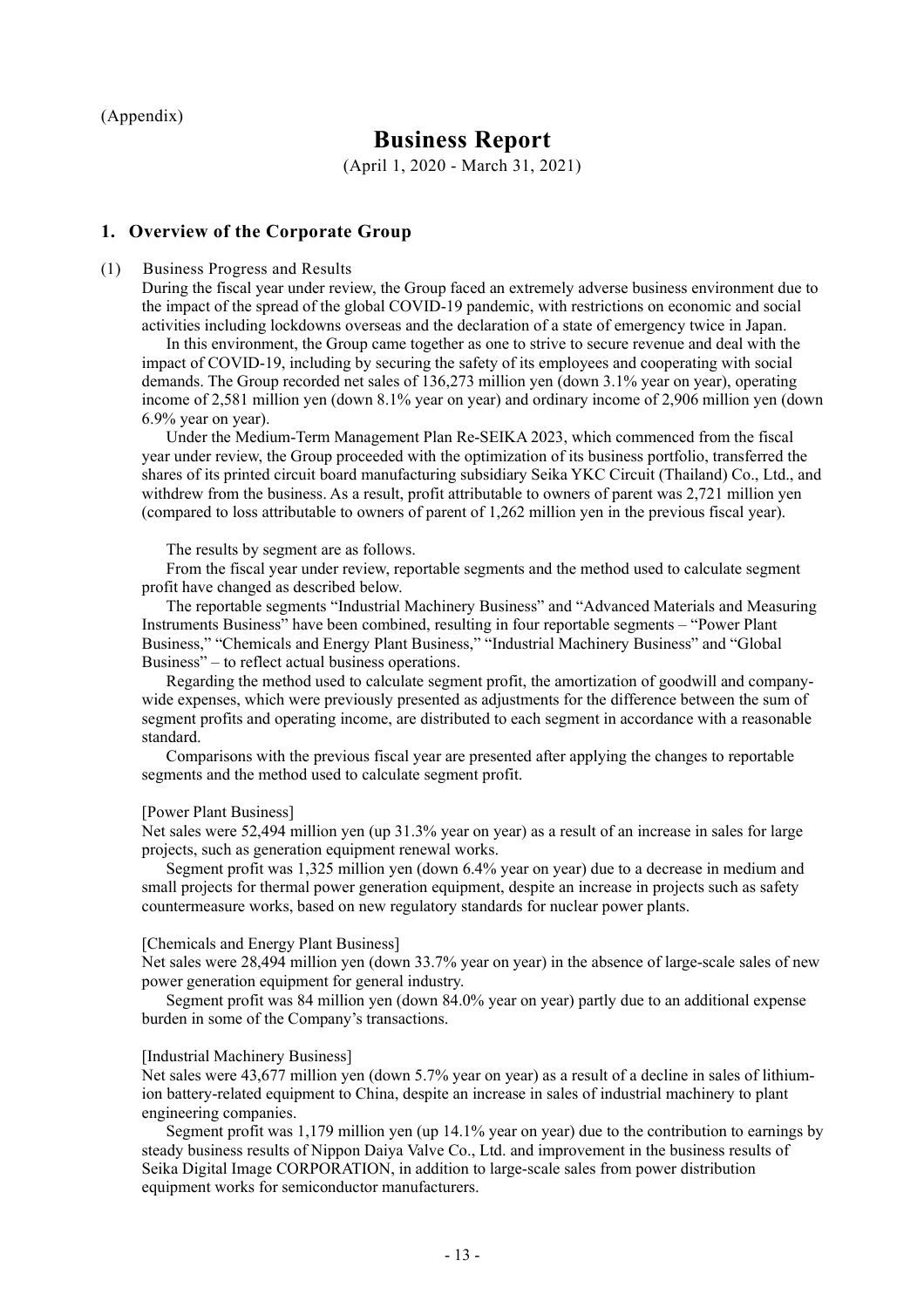## [Global Business]

Net sales were 11,608 million yen (up 1.6% year on year) as a result of steady performances by subsidiaries in Europe, the United States and Southeast Asia, including the Tsurumi (Europe) GmbH Group, which handles submersible pumps for public works.

However, segment loss of 7 million yen was recorded (compared to segment loss of 207 million yen in the previous year) due to the poor performance of Seika YKC Circuit (Thailand) Co., Ltd.

Overseas sales of the Group were 14,575 million yen (up 9.5% year on year), and accounted for 10.7% of the total net sales of the Group.

|                                  |                                | 97th fiscal year      |                                |                       | 98th fiscal year               |                              |                               |                               |
|----------------------------------|--------------------------------|-----------------------|--------------------------------|-----------------------|--------------------------------|------------------------------|-------------------------------|-------------------------------|
|                                  | Amount of orders<br>received   |                       |                                | Net sales             |                                | Amount of orders<br>received | Net sales                     |                               |
| Segment                          | Amount<br>(in million)<br>yen) | Composition<br>$(\%)$ | Amount<br>(in million)<br>yen) | Composition<br>$(\%)$ | Amount<br>(in million)<br>yen) | Composition<br>$(\%)$        | Amount<br>(in million<br>yen) | Composition<br>$\binom{0}{0}$ |
| Power Plant                      | 56,825                         | 46.9                  | 39,965                         | 28.4                  | 56,646                         | 40.0                         | 52,494                        | 38.5                          |
| Chemicals<br>and Energy<br>Plant | 35,622                         | 29.4                  | 42,970                         | 30.5                  | 27.409                         | 19.3                         | 28,494                        | 20.9                          |
| Industrial<br>Machinery          | 16,741                         | 13.8                  | 46,312                         | 33.0                  | 44,453                         | 31.3                         | 43,677                        | 32.1                          |
| Global<br><b>Business</b>        | 11.974                         | 9.9                   | 11,428                         | 8.1                   | 13,330                         | 9.4                          | 11,608                        | 8.5                           |
| Total                            | 121,164                        | 100.0                 | 140,677                        | 100.0                 | 141,840                        | 100.0                        | 136,273                       | 100.0                         |

The amount of orders received and net sales of the Group by segment are as follow:

### (2) Capital Investments

There are no special matters to be noted.

### (3) Financing

Funds required for the fiscal year under review were self-financed or financed through borrowings and were not procured through capital increase or bond issue.

(4) Business Acquisitions from Other Companies

On October 1, 2020, the Company acquired from Mitsubishi Heavy Industries Engine & Turbocharger, Ltd. the marine engine sales and service business of its wholly-owned subsidiary, Mitsubishi Heavy Industries Engine Systems, Ltd. The name of the acquired subsidiary was changed to Seika Daiya Engine Co., Ltd.

# (5) Issues to Be Addressed

The Group's business environment is changing at an unimagined pace, with the transformation of the management environment due to the COVID-19 pandemic, and the rise in social awareness and interest in sustainability. We aim to be a corporate group with a firm management base, able to adapt to these changes in the business environment. To this end, we launched our Medium-Term Management Plan Re-SEIKA 2023 from the fiscal year under review, with the basic policy of "evolving into a strong and valuable company through changes and challenges."

We will steadily implement the following basic policies set forth in our Medium-Term Management Plan, to enhance corporate value and achieve sustainable growth.

### 1) Increase the Group's revenue

The Group currently encompasses 27 subsidiaries and affiliates across 14 countries.

The digital revolution has brought about the sudden globalization of markets. In order to adapt to the changing environment, with increasingly diverse needs and technologies, we formulated a Group Policy, Code of Conduct and Group Mission, aiming to create shared value perceptions and decision standards. We will effectively leverage each Group company's function, founded on a heightened awareness at each company, to enhance our development capabilities for new products and services,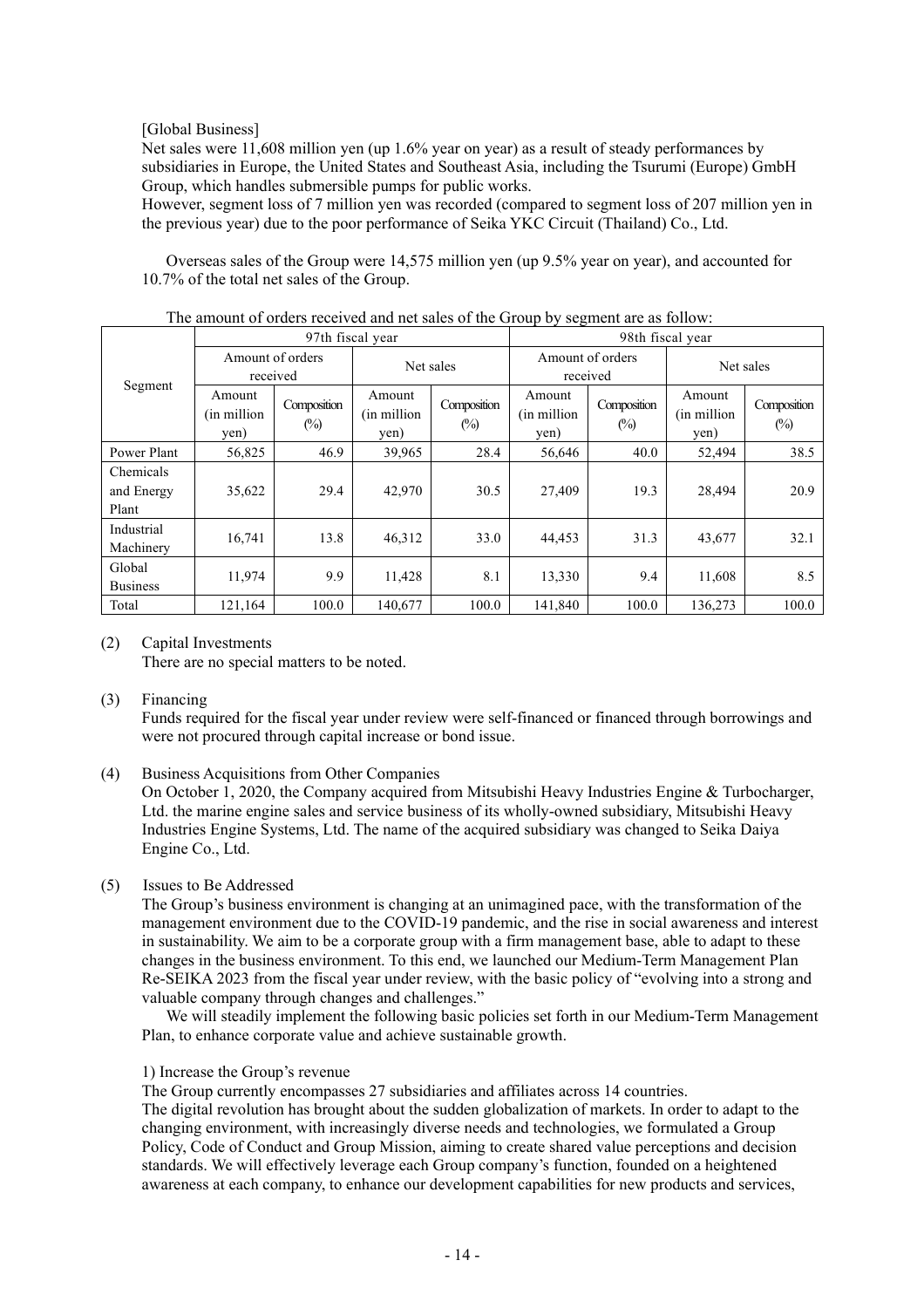and our competitive strength. In this way, we aim to expand revenue across the entire Group.

On October 1, 2020, we acquired Seika Daiya Engine Co., Ltd., which engages in the sale and service of marine engines, as a subsidiary, striving to expand group revenue.

#### 2) Strengthen the revenue base

We are developing the energy plant business, a base revenue business, to achieve the dual goals of maintaining a social environment without blackouts, and promoting decarbonization. In addition to actively engaging in renewable energies such as small-scale hydroelectric power generation and biomass, we are also taking the challenge to engage in new businesses, as a member of the Japan Hydrogen Association, which aims for social implementation of hydrogen technologies, regarded as a carbon-free energy source.

In the industrial machinery business, we managed to achieve some degree of performance as a result of widespread activities encompassing chemicals, synthetic fiber, plants, etc., despite the cancellation or postponement of capital investment in some industries due to the COVID-19 pandemic. This business is expected to achieve revenue expansion in the future, and we will strength our efforts to incorporate market needs into products, and actively inject management resources to engage in new, cutting-edge initiatives.

#### 3) Develop new revenue sources

We will continually devote management resources to developing new revenue sources, with the object of driving the establishment of bases for the Group's sustainable growth. We have designated renewable energy, life sciences and mobility as businesses that will contribute to revenue in the future, and we are promoting projects on these business themes.

The pioneering of new fields and new businesses is vital to improve the Group's earnings capacity, and we will develop initiatives including business investment and alliances with strategic partners, including the establishment of new business models not limited to the sale of machinery.

#### 4) Strengthen the management base

We have promoted various projects to utilize human resources and contribute to society, in order to be a strong and valuable corporate group. In addition to implementing a range of countermeasures to prevent the spread of COVID-19, we endeavored to enhance workplace environments, to respond flexibly to online meetings, seminars, and working from home. We will continue to strive to improve operational efficiency and productivity through greater use of IT and the promotion of DX, to strengthen our management base.

#### 5) Enhance corporate governance

We will revise our corporate governance code, and build internal controls for the whole Group, including subsidiaries, to gain the trust of all our stakeholders. By enhancing these measures, we aim to achieve sound and highly transparent management.

|                                                   |                              |                              | (In million yen, unless otherwise specified.) |                              |
|---------------------------------------------------|------------------------------|------------------------------|-----------------------------------------------|------------------------------|
| Item                                              | 95th fiscal year<br>(FY2017) | 96th fiscal year<br>(FY2018) | 97th fiscal year<br>(FY2019)                  | 98th fiscal year<br>(FY2020) |
| Net sales                                         | 165,585                      | 157,145                      | 140,677                                       | 136,273                      |
| Operating income                                  | 2,598                        | 2,118                        | 2,809                                         | 2,581                        |
| Ordinary income                                   | 2,877                        | 2,418                        | 3,122                                         | 2,906                        |
| Profit (loss) attributable to<br>owners of parent | 1,655                        | 1,587                        | (1,262)                                       | 2,721                        |
| Profit (loss) per share (yen)                     | 128.38                       | 125.50                       | (100.73)                                      | 221.87                       |
| Net assets                                        | 28,988                       | 29,066                       | 25,911                                        | 29,889                       |
| Net assets per share (yen)                        | 2,245.33                     | 2,246.34                     | 2,058.12                                      | 2,365.06                     |
| Total assets                                      | 98,295                       | 85,742                       | 92,668                                        | 97,458                       |

#### (6) Trends in Assets and Income

Notes: 1. The Company implemented a consolidation of shares at a ratio of one share for every five shares of its common stock with an effective date of October 1, 2017. Profit per share and net assets per share are calculated on the assumption that the said consolidation of shares was conducted at the beginning of the 95th fiscal year.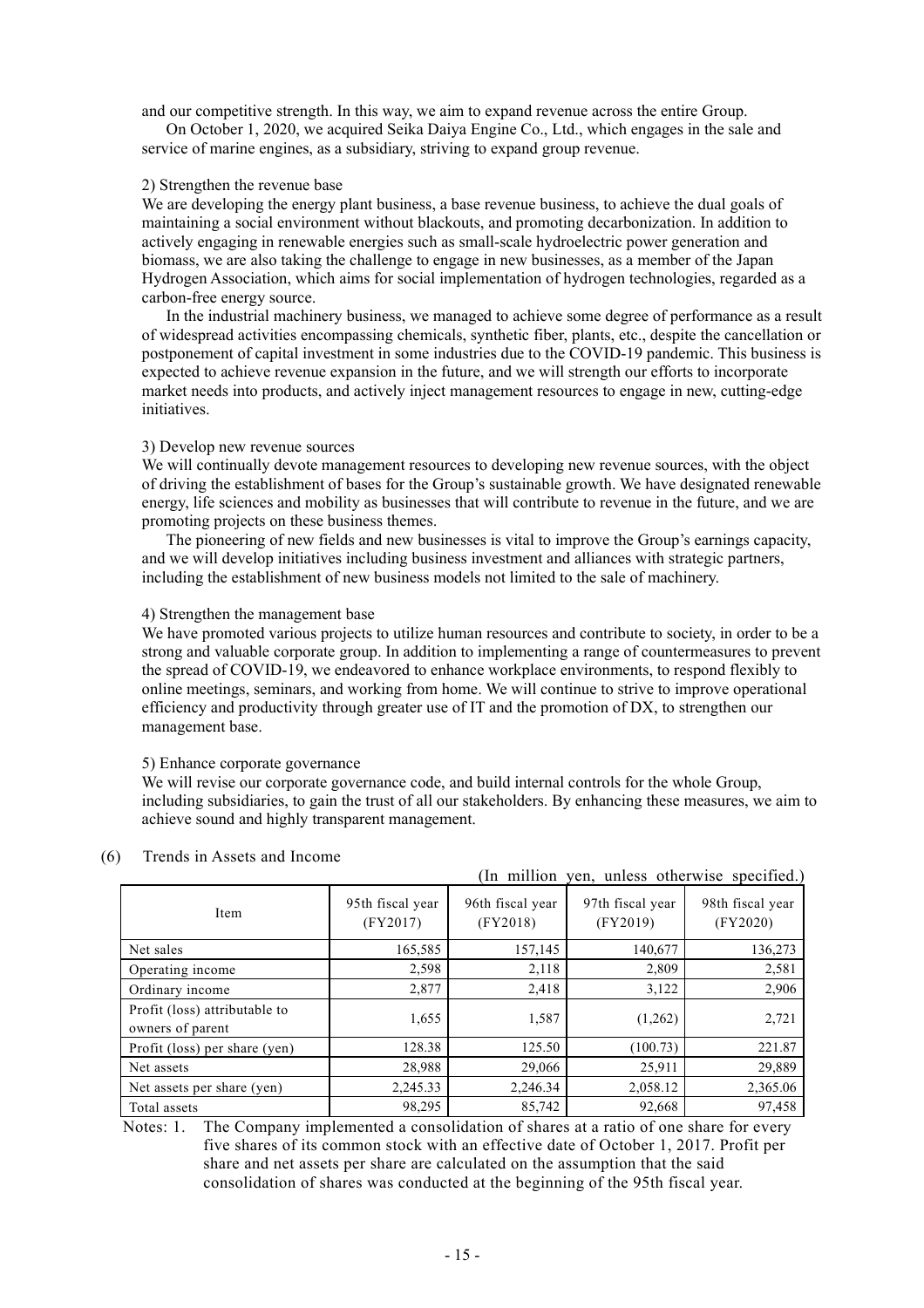- 2. The "Ordinance Partially Amending the Regulation for Enforcement of the Companies Act and Regulation on Corporate Accounting" (Ministry of Justice Ordinance No. 5, March 26, 2018) issued in line with the "Partial Amendments to Accounting Standard for Tax Effect Accounting" (ASBJ Statement No. 28, February 16, 2018) has been applied from the beginning of the 96th fiscal year, and total assets for the 95th fiscal year are the figures after the retroactive application of the said accounting standard.
- 3. The Company recorded loss attributable to owners of parent in the 97th fiscal year, due to impairment losses on non-current assets for Seika YKC Circuit (Thailand) Co., Ltd., which is engaged in the printed circuit board manufacturing business, and an adjustment payment as a result of reviewing the prices of certain past transactions conducted by the Company in Japan.
- (7) Parent Company and Major Subsidiaries
	- 1) Relations with parent company Not applicable.

| Name                                          | Capital               | Capital<br>investment<br>ratio | Principal business                                                                                                         |
|-----------------------------------------------|-----------------------|--------------------------------|----------------------------------------------------------------------------------------------------------------------------|
| Nippon Daiya Valve Co., Ltd.                  | 96 million (JPY)      | 100%                           | Manufacture and sale of<br>valves                                                                                          |
| <b>TAKEMOTO AND</b><br><b>COMPANY LIMITED</b> | 10 million (JPY)      | 100%                           | Sales of secondary metal<br>products and piping<br>equipment                                                               |
| Seika Digital Image<br><b>CORPORATION</b>     | 95 million (JPY)      | 100%                           | Sales of advanced measuring<br>instruments and software                                                                    |
| Shikishimakiki Corporation                    | 96 million (JPY)      | 100%                           | Sales and installation of ships,<br>internal combustion engines,<br>fishing equipment, power<br>generation equipment, etc. |
| Seika Daiya Engine Co., Ltd.                  | 96 million (JPY)      | 100%                           | Sales and servicing of marine<br>engines in Japan, and sales of<br>related products                                        |
| Seika Sangyo GmbH                             | 1,533 thousand (EUR)  | 100%                           | Sales of industrial machinery<br>and electronic information<br>system equipment                                            |
| Tsurumi (Europe) GmbH                         | 550 thousand (EUR)    | 95%                            | Sales of submersible pumps                                                                                                 |
| Tsurumi France S.A.S.                         | 375 thousand (EUR)    | (95%)                          | Sales and rental of<br>submersible pumps and<br>wastewater treatment and<br>other environmental<br>equipment               |
| HYDREUTES, S.A.U.                             | 60 thousand (EUR)     | (95%)                          | Sales of submersible pumps<br>and wastewater treatment and<br>other environment-related<br>equipment                       |
| Marine Motors & Pumps N.V.                    | 158 thousand (EUR)    | (76%)                          | Sales and rental of<br>submersible pumps                                                                                   |
| Obart Pumps (Holdings) Limited                | 100 (GBP)             | (76%)                          | Holding company of Obart<br>Pumps Limited                                                                                  |
| <b>Obart Pumps Limited</b>                    | 50 thousand (GBP)     | (76%)                          | Sales of submersible pumps                                                                                                 |
| SEIKA MACHINERY, INC.                         | 1,000 thousand (USD)  | 100%                           | Sales of industrial machinery<br>and electronic information<br>system equipment                                            |
| SEIKA SHANGHAI CO., LTD.                      | 47,744 thousand (CNY) | $100\%$                        | Sales of industrial machinery<br>and raw materials for synthetic<br>fiber production                                       |
| TIANJIN DAIYA VALVE CO.,<br>LTD.              | 16,175 thousand (CNY) | $(100\%)$                      | Manufacture and sale of<br>valves                                                                                          |

2) Major subsidiaries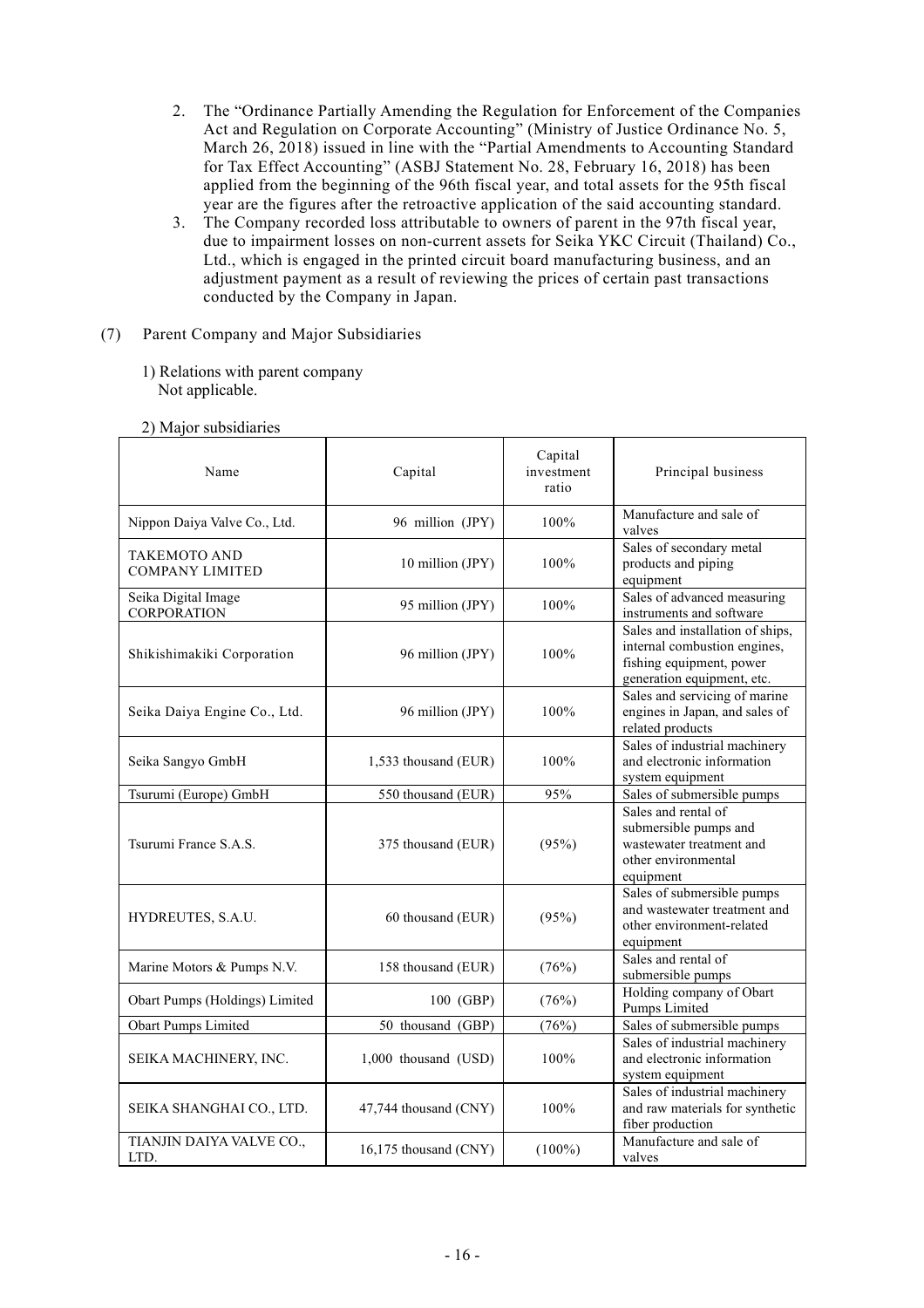| Name                                             | Capital                | Capital<br>investment<br>ratio | Principal business                                                                                                                 |
|--------------------------------------------------|------------------------|--------------------------------|------------------------------------------------------------------------------------------------------------------------------------|
| Seika Sangyo (Thailand) Co.,<br>Ltd.             | 20,000 thousand (THB)  | 49%                            | Sale of industrial machinery,<br>electrical equipment and<br>related materials, and after-<br>sales service for these<br>products  |
| SEIKA SANGYO (VIETNAM)<br><b>COMPANY LIMITED</b> | $64,000$ million (VDN) | 100%                           | Sales of industrial machinery,<br>electrical equipment and<br>related materials, and after-<br>sales service for these<br>products |

Notes: 1. Figures in parentheses in the Company's "capital investment ratio" column indicate the indirect investment ratio.

- 2. Although the percentage of voting rights held by the Company in Seika Sangyo (Thailand) Co., Ltd. does not exceed 50%, the said company is included as a subsidiary because it is effectively controlled by the Company.
- 3. There are no subsidiaries that fall under the category of a specified wholly owned subsidiary.
- 4. Seika YKC Circuit (Thailand) Co., Ltd., which was a consolidated subsidiary at the end of the previous fiscal year, has been excluded from the scope of consolidation because the Company sold all shares that it held in Seika YKC Circuit (Thailand) Co., Ltd. during the fiscal year under review.
- 5. Seika Daiya Engine Co., Ltd. became a consolidated subsidiary of the Company from the fiscal year under review, as a result of the acquisition of 100% of its shares by the Company on October 1, 2020.

# (8) Principal Business

.

The Group is engaged in the sale, maintenance, and servicing of machinery and equipment in the fields of power, chemicals and energy, and industrial machinery, as well as related equipment and ancillary products, both in Japan and overseas.

| Segment                     | Main products and services                                                                    |
|-----------------------------|-----------------------------------------------------------------------------------------------|
| Power Plant                 | Power generation equipment, environmental protection equipment, and related equipment,        |
|                             | etc.                                                                                          |
| Chemicals and Energy        | Power generation equipment, environmental protection equipment, and related equipment         |
| Plant                       | for general industries, and process manufacturing equipment, etc.                             |
| <b>Industrial Machinery</b> | Machinery and equipment for new materials and textiles, food and brewing, publishing          |
|                             | and printing, plant engineering, various materials, raw materials (fibrous materials, printed |
|                             | circuit boards, etc.) and advanced measuring instruments, etc.                                |
| <b>Global Business</b>      | Submersible pumps, wastewater treatment equipment, machinery and equipment for                |
|                             | textile and chemical industries, raw materials (fibrous materials) and electronics            |
|                             | packaging-related equipment, etc.                                                             |

The main products and services of each business are as follows:

- (9) Principal Business Locations
	-
	- 1) Principal offices of the Company<br>Head office: Chivoda-ku. To Chiyoda-ku, Tokyo Branch office: Osaka Other branches: Nagoya, Hiroshima, Fukuoka, and other major cities in Japan and overseas
	- 2) Principal offices of major subsidiaries Nippon Daiya Valve Co., Ltd. (Shinagawa-ku, Tokyo) TAKEMOTO AND COMPANY LIMITED (Kobe, Hyogo Prefecture) Seika Digital Image CORPORATION (Minato-ku, Tokyo) Shikishimakiki Corporation (Sapporo, Hokkaido) Seika Daiya Engine Co., Ltd. (Shinjuku-ku, Tokyo)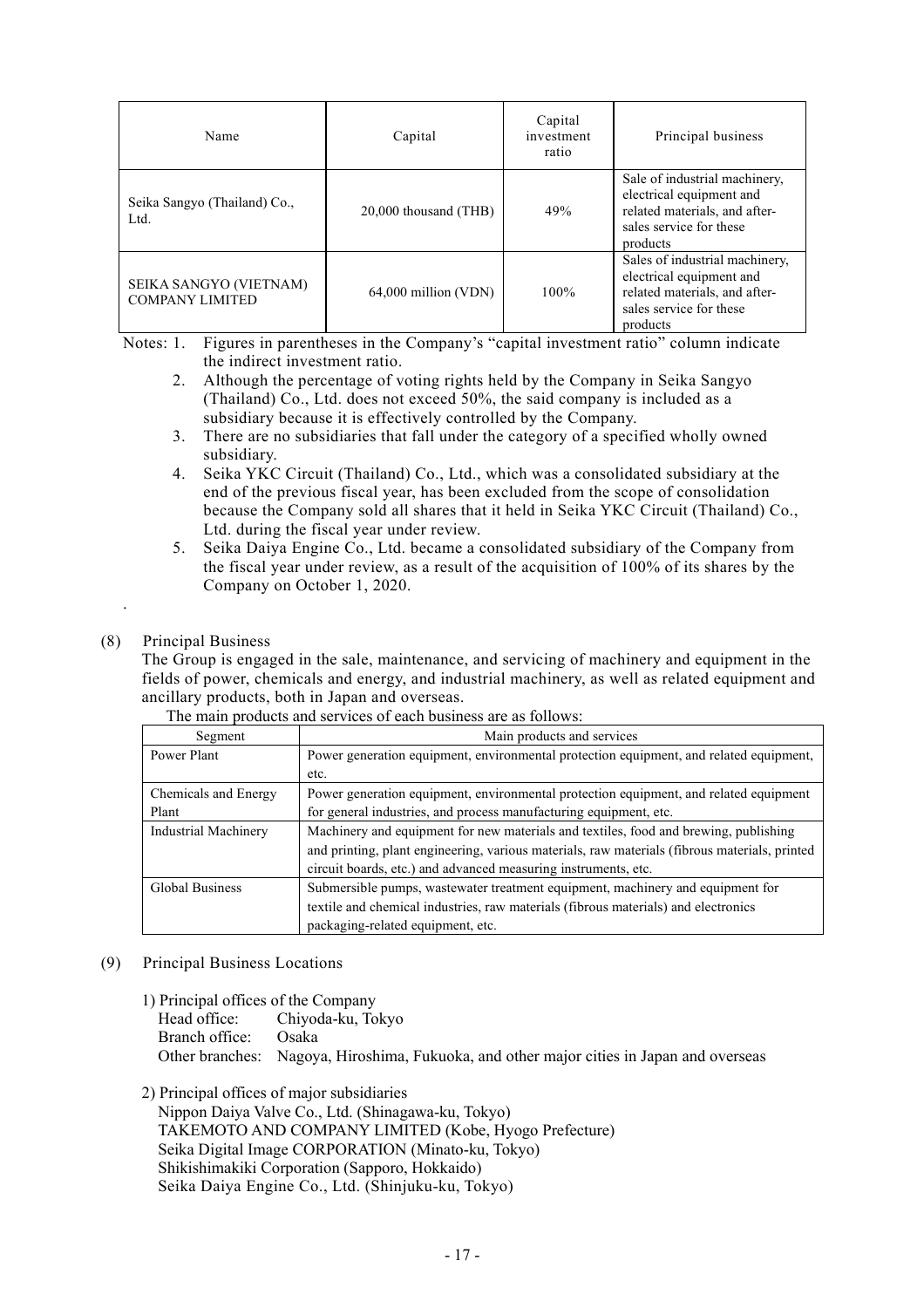| Seika Sangyo GmbH (Germany)                      |
|--------------------------------------------------|
| Tsurumi (Europe) GmbH (Germany)                  |
| Tsurumi France S.A.S. (France)                   |
| HYDREUTES, S.A.U. (Spain)                        |
| Marine Motors & Pumps N.V. (Belgium)             |
| Obart Pumps (Holdings) Limited (U.K.)            |
| Obart Pumps Limited (U.K)                        |
| SEIKA MACHINERY, INC. (U.S.A.)                   |
| SEIKA SHANGHAI CO., LTD. (China)                 |
| TIANJIN DAIYA VALVE CO., LTD. (China)            |
| Seika Sangyo (Thailand) Co., Ltd. (Thailand)     |
| SEIKA SANGYO (VIETNAM) COMPANY LIMITED (Vietnam) |

#### (10) Employees

| Department category         | Number of employees (persons) | YoY change (persons) |
|-----------------------------|-------------------------------|----------------------|
| Power Plant                 | 62                            | $+1$                 |
| Chemicals and Energy Plant  | 216                           | $+110$               |
| <b>Industrial Machinery</b> | 351                           | $+6$                 |
| <b>Global Business</b>      | 184                           | $-130$               |
| Corporate (common)          | 156                           | $+11$                |
| Total                       | 969                           |                      |

Notes: 1. The number of employees excludes employees seconded from the Group to companies outside the Group but includes employees seconded from companies outside the Group to the Group.

- 2. The number of employees in the "Corporate (common)" row is the number of those belonging to administrative departments that cannot be categorized into specific departments.
- 3. From the fiscal year under review, the Company's business segments have been reclassified into Power Plant, Chemicals and Energy Plant, Industrial Machinery, and Global Business. Figures for the previous fiscal year have been recalculated according to this new classification for the purpose of comparison.
- 4. The increase in the number of employees in Chemicals and Energy Plant was mainly due to the acquisition of the marine engine sales and service business of Mitsubishi Heavy Industries Engine Systems, Ltd. which became a consolidated subsidiary of the Company under the name Seika Daiya Engine Co., Ltd.
- 5. The decrease in the number of employees in Global Business was mainly due to the transfer of all shares in Seika YKC Circuit (Thailand) Co., Ltd., which was a printed circuit board manufacturing and sales subsidiary, to a third party, and its exclusion from the scope of consolidation.

### (11) Main Lenders

| ider<br>$\sim$ $\sim$ | $\sim$ $\sim$<br>oalance o<br>. |
|-----------------------|---------------------------------|
| MUF'<br>' .td.        | $\sim$ $\sim$<br>י הי<br>тпиног |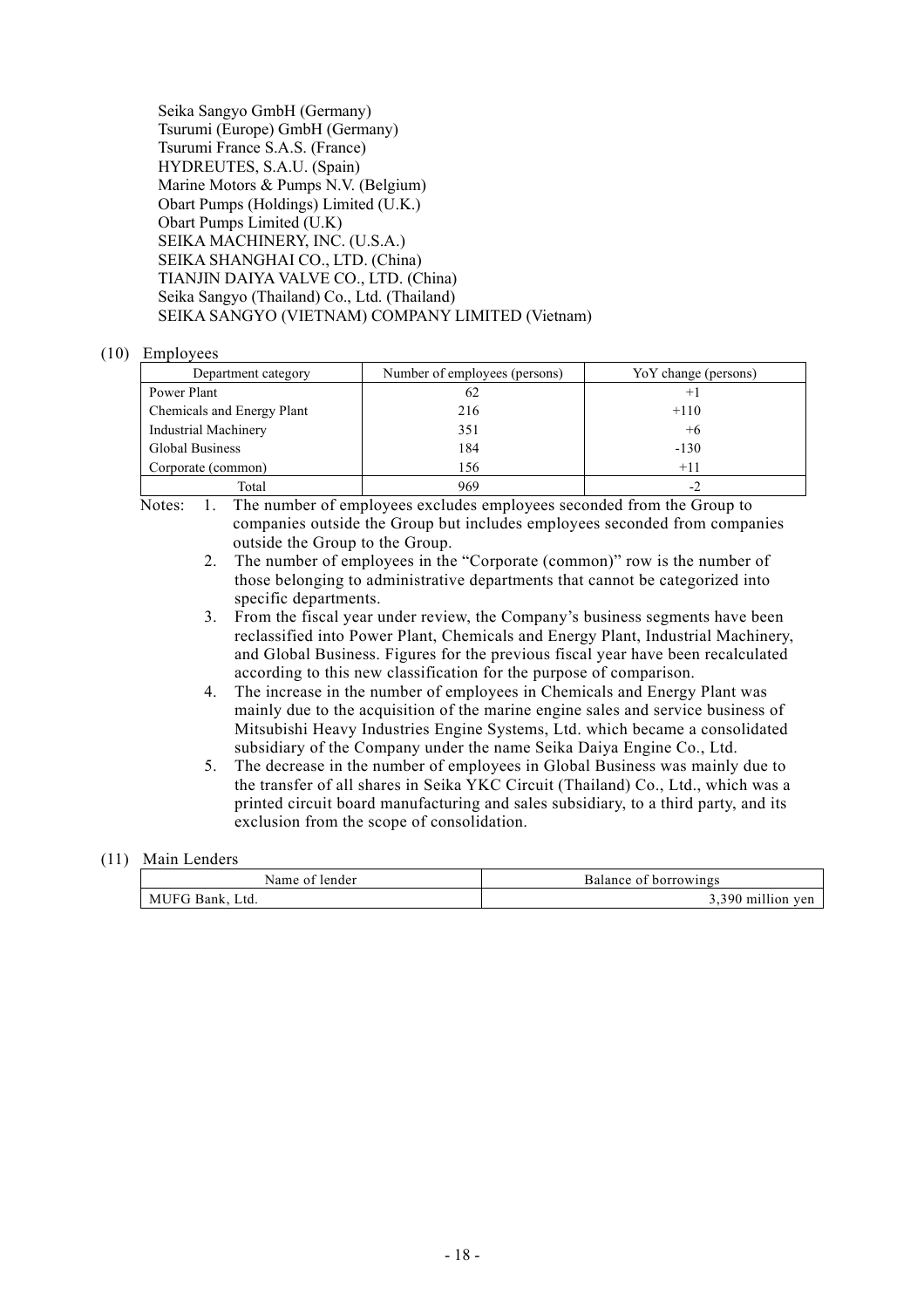# **2. Status of Shares**

(1) Total Number of Authorized Shares 37,705,800 shares

(2) Total Number of Outstanding Shares 12,280,172 shares

# (3) Number of Shareholders 7,957 persons

(excluding 540,478 treasury shares) (a decrease of 377 from the previous fiscal year-end)

# (4) Major Shareholders

| Shareholder                                          | Number of shares held<br>(thousand shares) | Equity ownership (%) |
|------------------------------------------------------|--------------------------------------------|----------------------|
| Mitsubishi Power, Ltd.                               | 826                                        | 6.73                 |
| The Master Trust Bank of Japan, Ltd. (Trust Account) | 676                                        | 5.51                 |
| Hikari Tsushin K.K.                                  | 654                                        | 5.33                 |
| MUFG Bank, Ltd.                                      | 400                                        | 3.26                 |
| Yamaguchi Bank, Ltd.                                 | 352                                        | 2.87                 |
| Custody Bank of Japan, Ltd. (Trust Account)          | 346                                        | 2.82                 |
| Nikkiso Co., Ltd.                                    | 318                                        | 2.59                 |
| Mitsubishi Electric Corporation                      | 286                                        | 2.33                 |
| Tsurumi Manufacturing Co., Ltd.                      | 267                                        | 2.17                 |
| Sumitomo Mitsui Banking Corporation                  | 234                                        | 1.91                 |

Notes: 1. Quantities of less than one thousand shares are rounded down.

2. The Company holds 540,478 treasury shares, which are excluded from the above list of major shareholders. In addition, equity ownership is calculated excluding treasury shares.

(5) Other Important Matters Concerning Shares

At a meeting of the Board of Directors held on March 31, 2021, the Company resolved to repurchase its own shares in accordance with the provisions of Article 156 of the Companies Act as applied mutatis mutandis pursuant to Article 165, Paragraph 3 of the same Act, as follows:

| Type of shares to be acquired:         | Common stock of the Company   |
|----------------------------------------|-------------------------------|
| Total number of shares to be acquired: | 400,000 shares (maximum)      |
| Total cost of shares acquired:         | 700,000,000 yen (maximum)     |
| Period of acquisition:                 | April 1, 2021 – June 30, 2021 |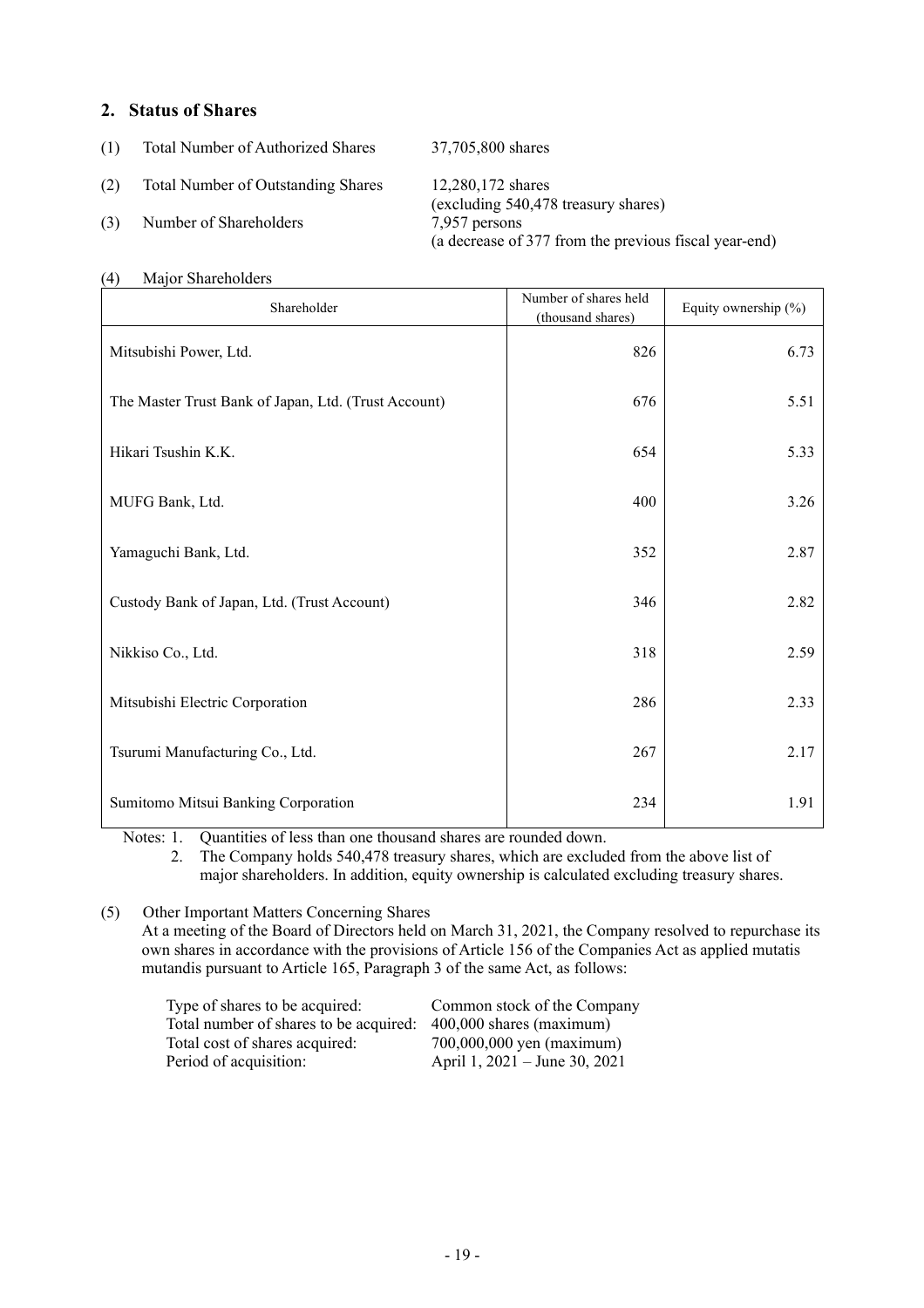# **3. Company's Stock Acquisition Rights, etc.**

| (* )                                                         | $\frac{1}{2}$ of the distribution $\frac{1}{2}$ and $\frac{1}{2}$ and $\frac{1}{2}$ and $\frac{1}{2}$ and $\frac{1}{2}$ and $\frac{1}{2}$ and $\frac{1}{2}$ and $\frac{1}{2}$ and $\frac{1}{2}$ and $\frac{1}{2}$ and $\frac{1}{2}$ and $\frac{1}{2}$ and $\frac{1}{2}$ and $\frac{1}{2}$ |                                                                   |                                    |                      |                                             |
|--------------------------------------------------------------|-------------------------------------------------------------------------------------------------------------------------------------------------------------------------------------------------------------------------------------------------------------------------------------------|-------------------------------------------------------------------|------------------------------------|----------------------|---------------------------------------------|
| Name<br>(date of resolution)                                 | Exercise period                                                                                                                                                                                                                                                                           | Number of stock<br>acquisition rights<br>and number of<br>holders | Class and<br>number of<br>shares   | Issue price<br>(yen) | Amount to<br>be paid in<br>upon<br>exercise |
| 1st series of stock<br>acquisition rights<br>(June 24, 2016) | From August 10, 2016<br>to August 9, 2046                                                                                                                                                                                                                                                 | $1,191$ units<br>5 persons                                        | $23,820$ shares of<br>common stock | 22,420 per<br>unit   | 1 yen per<br>share                          |
| 2nd series of stock<br>acquisition rights<br>(June 27, 2017) | From July 15, 2017 to<br>July 14, 2047                                                                                                                                                                                                                                                    | 815 units<br>5 persons                                            | $16,300$ shares of<br>common stock | 38,420 per<br>unit   | 1 yen per<br>share                          |
| 3rd series of stock<br>acquisition rights<br>(June 26, 2018) | From July 14, $2018$ to<br>July 13, 2048                                                                                                                                                                                                                                                  | 707 units<br>5 persons                                            | $14,140$ shares of<br>common stock | $42,000$ per<br>unit | 1 yen per<br>share                          |
| 4th series of stock<br>acquisition rights<br>(June 25, 2019) | From July 13, 2019 to<br>July 12, 2049                                                                                                                                                                                                                                                    | 1,569 units<br>5 persons                                          | 31,380 shares of<br>common stock   | 24,180 per<br>unit   | 1 yen per<br>share                          |
| 5th series of stock<br>acquisition rights<br>(June 24, 2020) | From July 23, 2020 to<br>July 22, 2050                                                                                                                                                                                                                                                    | 1,564 units<br>5 persons                                          | 31,280 shares of<br>common stock   | 21,880 per<br>unit   | 1 yen per<br>share                          |

(1) Stock Acquisition Rights Held by the Company's Directors (as of March 31, 2021)

Notes: 1. Stock acquisition rights are granted to Directors (excluding Outside Directors) as stock compensation-type stock options.

2. Stock acquisition rights may be exercised only for a period of 10 days from the day immediately following the day on which the position of Director or Executive Officer of the Company was forfeited, and on a lump-sum basis.

(2) Stock Acquisition Rights Allotted to the Company's Executive Officers Who Are Not Directors during the Fiscal Year under Review

| Name<br>(date of resolution)                                 | Exercise period                        | Number of stock<br>acquisition rights<br>and number of<br>holders | Class and<br>number of<br>shares   | Issue price<br>(ven) | Amount to<br>be paid in<br>upon<br>exercise |
|--------------------------------------------------------------|----------------------------------------|-------------------------------------------------------------------|------------------------------------|----------------------|---------------------------------------------|
| 5th series of stock<br>acquisition rights<br>(June 24, 2020) | From July 23, 2020 to<br>July 22, 2050 | $1,288$ units<br>8 persons                                        | $25,760$ shares of<br>common stock | 21,880 per<br>unit   | yen per<br>share                            |

Notes: 1. Stock acquisition rights are granted to Executive Officers who are not Directors as stock compensation-type stock options.

2. Stock acquisition rights may be exercised only for a period of 10 days from the day immediately following the day on which the position of Director or Executive Officer of the Company was forfeited, and on a lump-sum basis.

The Company implemented a consolidation of shares at a ratio of one share for every five shares of its common stock with an effective date of October 1, 2017, and the number of shares for the purpose of stock acquisition rights have been adjusted accordingly.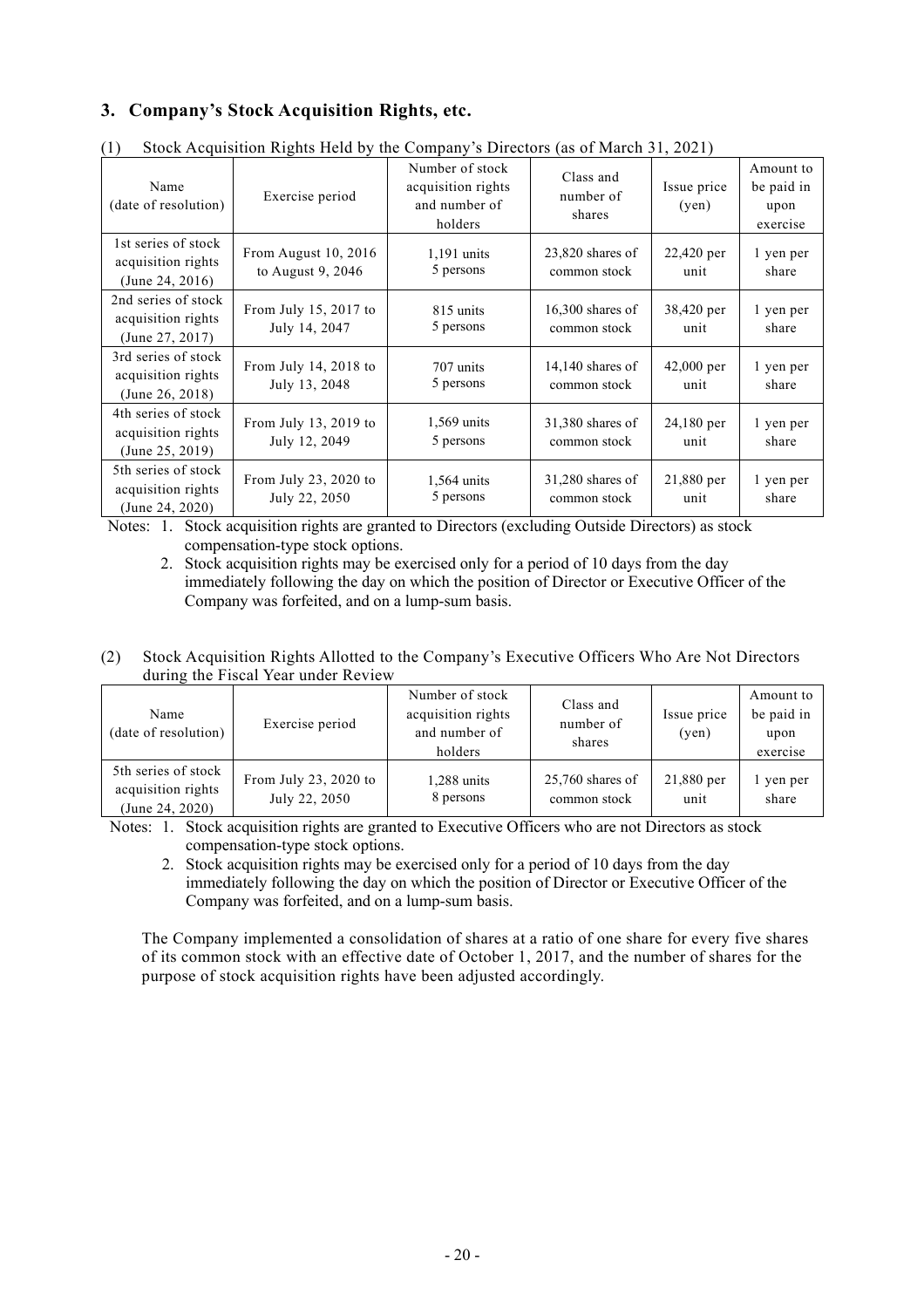# **4. Company Officers**

| Position                                 | Name               | Responsibilities and significant concurrent positions                   |  |
|------------------------------------------|--------------------|-------------------------------------------------------------------------|--|
|                                          |                    | President and CEO                                                       |  |
| President and<br>Representative Director | Akihiko Sakurai    | Chairman of the Board of Directors                                      |  |
|                                          |                    | Member of the Remuneration Examination Committee                        |  |
|                                          |                    | Senior Managing Executive Officer                                       |  |
| Director                                 | Masaaki Yamashita  | General Manager, General Administration Division                        |  |
|                                          |                    | Member of the Remuneration Examination Committee                        |  |
|                                          |                    | Senior Managing Executive Officer                                       |  |
| Director                                 | Masanori Takahashi | General Manager, Business Control Division                              |  |
|                                          |                    | Senior Managing Executive Officer                                       |  |
| Director                                 | Yasumasa Kawana    | General Manager, Subsidiary and Affiliate Business Strategy<br>Division |  |
|                                          | Hajime Goto        | Senior Executive Officer                                                |  |
| Director                                 |                    | General Manager, Corporate Planning Division                            |  |
|                                          | Yuko Shirai        | Chairperson of the Nomination Examination Committee                     |  |
| <b>Outside Director</b>                  |                    | Member of the Remuneration Examination Committee                        |  |
|                                          |                    | Partner, Wing Law Office                                                |  |
|                                          |                    | Chairperson the Remuneration Examination Committee                      |  |
| <b>Outside Director</b>                  | Takahisa Fukao     | Member of the Nomination Examination Committee                          |  |
|                                          | Kiyomi Miyata      | Member of the Remuneration Examination Committee                        |  |
| <b>Outside Director</b>                  |                    | Member of the Nomination Examination Committee                          |  |
| Full-time Auditor                        | Masashi Takahashi  | Chairman of the Board of Auditors                                       |  |
| Full-time Auditor                        | Masanori Abe       |                                                                         |  |
|                                          | Yasutaka Keno      | Member of the Nomination Examination Committee                          |  |
|                                          |                    | Member of the Remuneration Examination Committee                        |  |
| Outside Auditor                          |                    | Partner, King & Wood Mallesons Law Offices (Foreign Law Joint           |  |
|                                          |                    | Enterprise)                                                             |  |
| Outside Auditor                          | Yoshihiko Nakamura | Yoshihiko Nakamura, Certified Public Accountant, Accounting<br>Office   |  |
|                                          |                    | Outside Director, MITSUBISHI MOTORS CORPORATION                         |  |

(1) Names, etc. of Directors and Auditors.

Notes: 1. Auditor Mr. Tatsuhiko Hirayama retired by resignation at the conclusion of the 97th Annual General Meeting of Shareholders.

2. Outside Director Ms. Yuko Shirai and Outside Auditor Mr. Yasutaka Keno are qualified attorneys.

3. Outside Auditor Mr. Yoshihiko Nakamura is a certified public accountant and has considerable knowledge of finance and accounting.

4. The Company has registered Outside Directors Ms. Yuko Shirai, Mr. Takahisa Fukao and Mr. Kiyomi Miyata, and Outside Auditors Mr. Yasutaka Keno and Mr. Yoshihiko Nakamura as Independent Officers with the Tokyo Stock Exchange.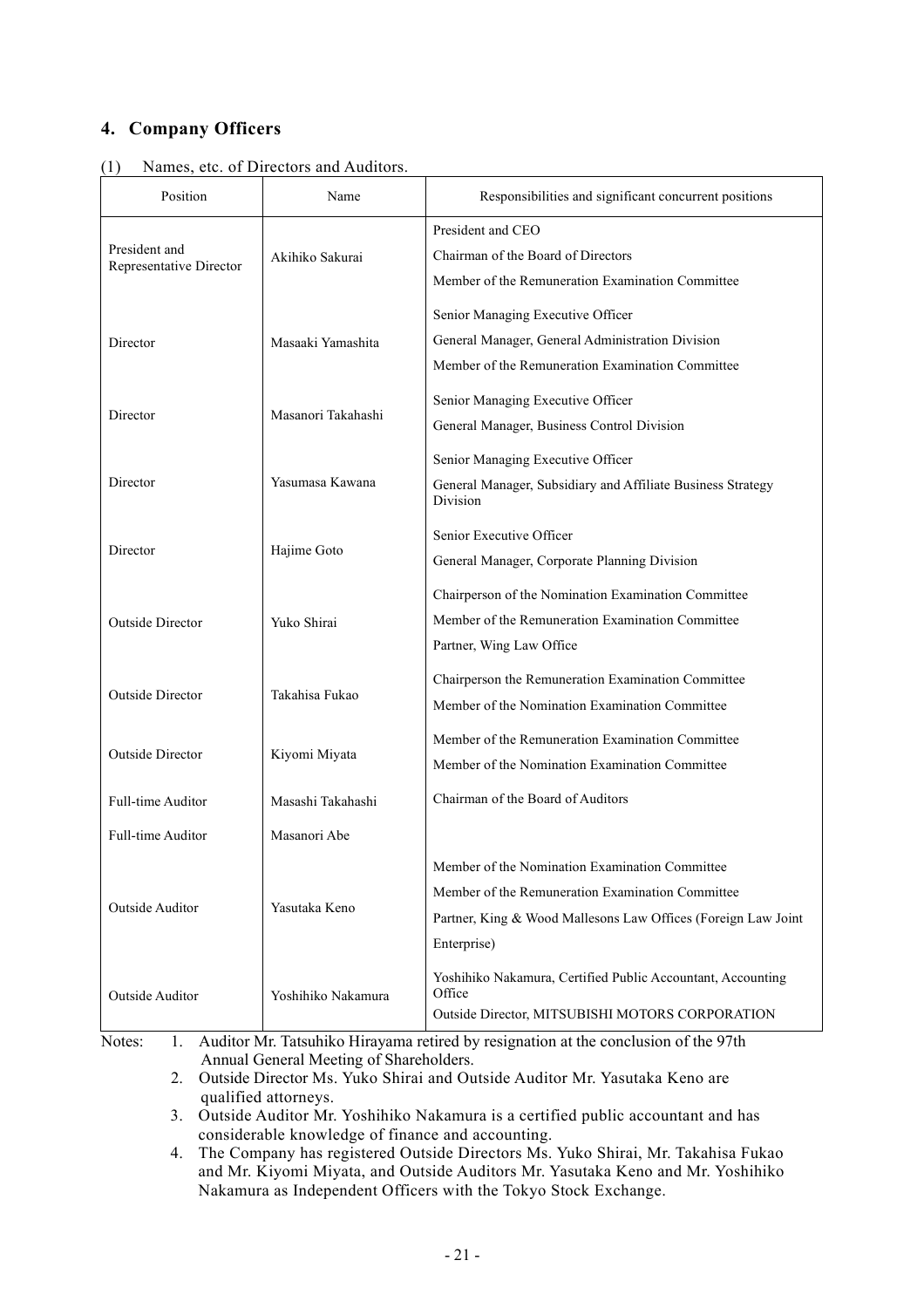5. The following personnel changes were made as of April 1, 2021.

| Position | Name               | Responsibilities and significant concurrent positions after changes                                          |
|----------|--------------------|--------------------------------------------------------------------------------------------------------------|
| Director | Masanori Takahashi | Managing Executive Officer<br>General Manager, Business Control Division<br>Chemical and Energy Plant Region |
| Director | Masaaki Yamashita  | Assistant to the President                                                                                   |

(2) Summary of Agreement on Limitation of Liability

The Company has entered into an agreement with its Outside Directors and Outside Auditors to limit their liability pursuant to Article 423, Paragraph 1 of the Companies Act, and the limit for liability under said agreement shall be the minimum amount as stipulated by laws and regulations.

#### (3) Compensation, etc. of Directors and Auditors

1) Decision policy regarding the details of compensation, etc. for individual Directors Compensation, etc. for Directors of the Company consists of basic compensation (fixed compensation) based on internal regulations, as well as (with the exception of Outside Directors) bonuses linked to short-term performance, and (with the exclusion of Outside Directors) stock compensation-type stock options linked to medium- to long-term performance. Bonuses are linked to consolidated profit before income taxes, without consideration for the amount of size-based corporate taxes in order to encourage management focus on expanding Group revenue, and scaled by a factor depending on rank for payment.

Under the decision policy described above, compensation, etc. for Directors of the Company is paid based on regulations resolved by the Board of Directors after extensive discussions, and within the limit approved by resolution of the General Meeting of Shareholders.

Compensation, etc. for Directors for the fiscal year under review is therefore deemed to be in accordance with the decision policy described above.

In order to reinforce fairness, transparency and accountability, the Company has established the Remuneration Examination Committee as a voluntary body under the Board of Directors. A majority of the members of the Remuneration Examination Committee are Independent Officers (Outside Directors and Outside Auditors).

Compensation, etc. for individual Directors is decided by the Board of Directors after deliberation and recommendations by the Remuneration Examination Committee.

2) Resolutions of the General Meeting of Shareholders regarding compensation, etc. for Directors and Auditors

Compensation for Directors of the Company was limited to a maximum of 300 million yen per annum by resolution of the General Meeting of Shareholders held on June 29, 2006. At the time, seven (7) Directors were subject to this resolution, but the limit of 300 million yen per annum was calculated on the premise of a maximum of 11 Directors, which is the maximum number allowed under the Company's Articles of Incorporation.

Compensation in the form of stock compensation-type stock options was limited to a maximum of 60 million yen per annum by resolution of the General Meeting of Shareholders held on June 24, 2016. At the time, four (4) Directors (excluding Outside Directors) were subject to this resolution, but the limit of 60 million yen per annum was calculated on the premise of a maximum of 11 Directors, which is the maximum number allowed under the Company's Articles of Incorporation, reduced by the number of Outside Directors.

Compensation for Auditors of the Company was limited to a maximum of 51 million yen per annum by resolution of the General Meeting of Shareholders held on June 24, 2016. At the time, four (4) Auditors were subject to this resolution, and the limit of 51 million yen per annum was calculated on the premise of a maximum of four (4) Auditors, which is the maximum number allowed under the Company's Articles of Incorporation.

Individual amounts are determined through discussion between Auditors.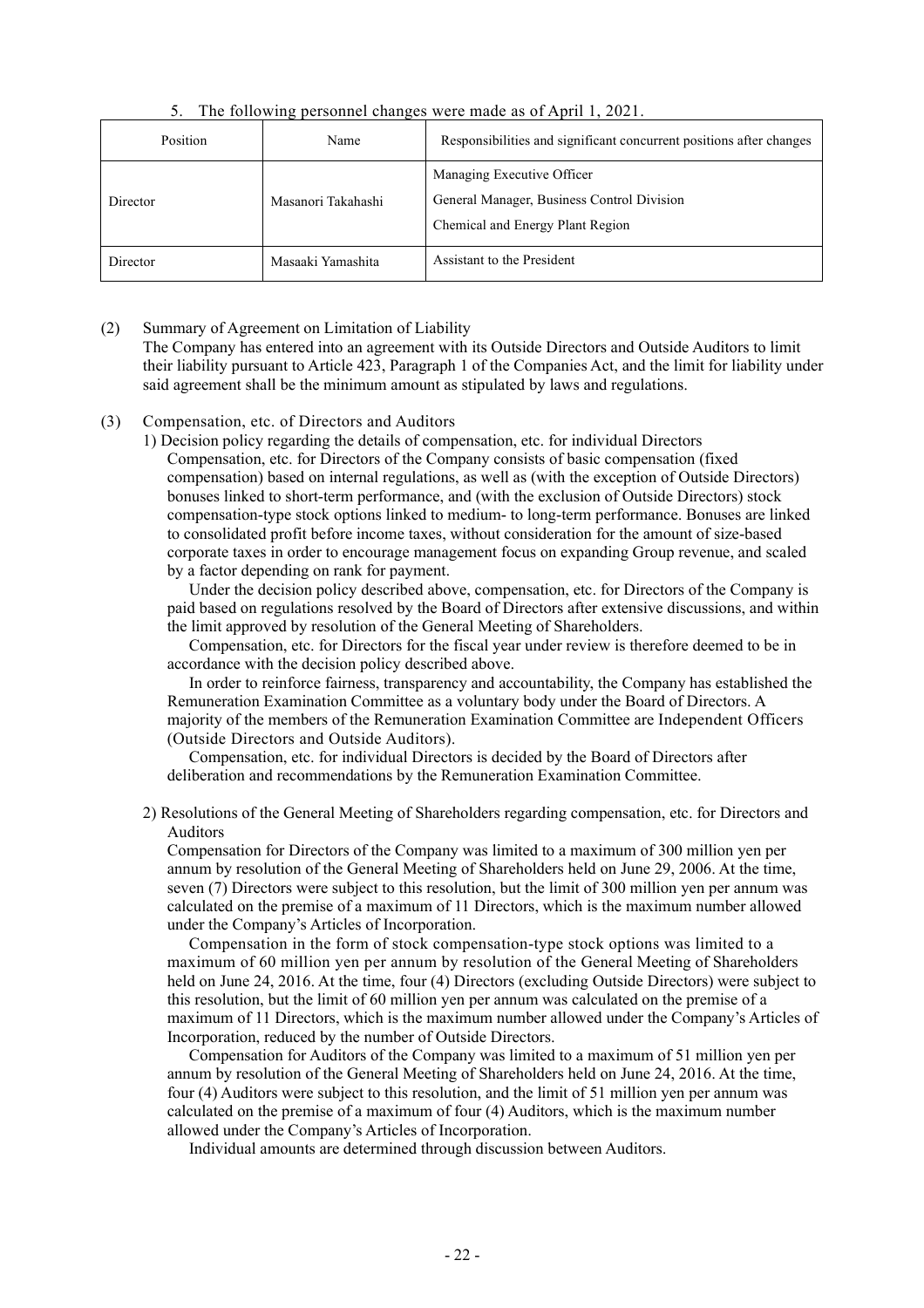|                                           | Total<br>compensation<br>(in million)<br>yen) | Total compensation by type (in million yen) |                                        |                              |                                     |
|-------------------------------------------|-----------------------------------------------|---------------------------------------------|----------------------------------------|------------------------------|-------------------------------------|
| Office                                    |                                               | Fixed<br>compensation                       | Performance-<br>linked<br>compensation | Non-monetary<br>compensation | Number of<br>eligible<br>recipients |
| Directors<br>(of whom, Outside Directors) | 229<br>(16)                                   | 156<br>(16)                                 | 38<br>( – )                            | 34<br>(-)                    | (3)                                 |
| Auditors<br>(of whom, Outside Auditors)   | 51<br>(10)                                    | 51<br>(10)                                  |                                        |                              | 6<br>(3)                            |

3) Total amounts of compensation, etc. for Directors and Auditors

Notes: 1. Bonuses are paid to Directors (excluding Outside Directors) as performance-linked compensation. Bonuses are linked to consolidated profit before income taxes, without consideration for the amount of size-based corporate taxes in order to encourage management focus on expanding Group revenue, and scaled by a factor depending on rank for payment. The Company's result for this indicator during the fiscal year under review was 2,889 million yen.

2. Stock compensation-type stock options are granted as non- monetary compensation to Directors (excluding Outside Directors).

Details of the stock compensation-type stock options and their granting are presented in 3. Company's Stock Acquisition Rights, etc.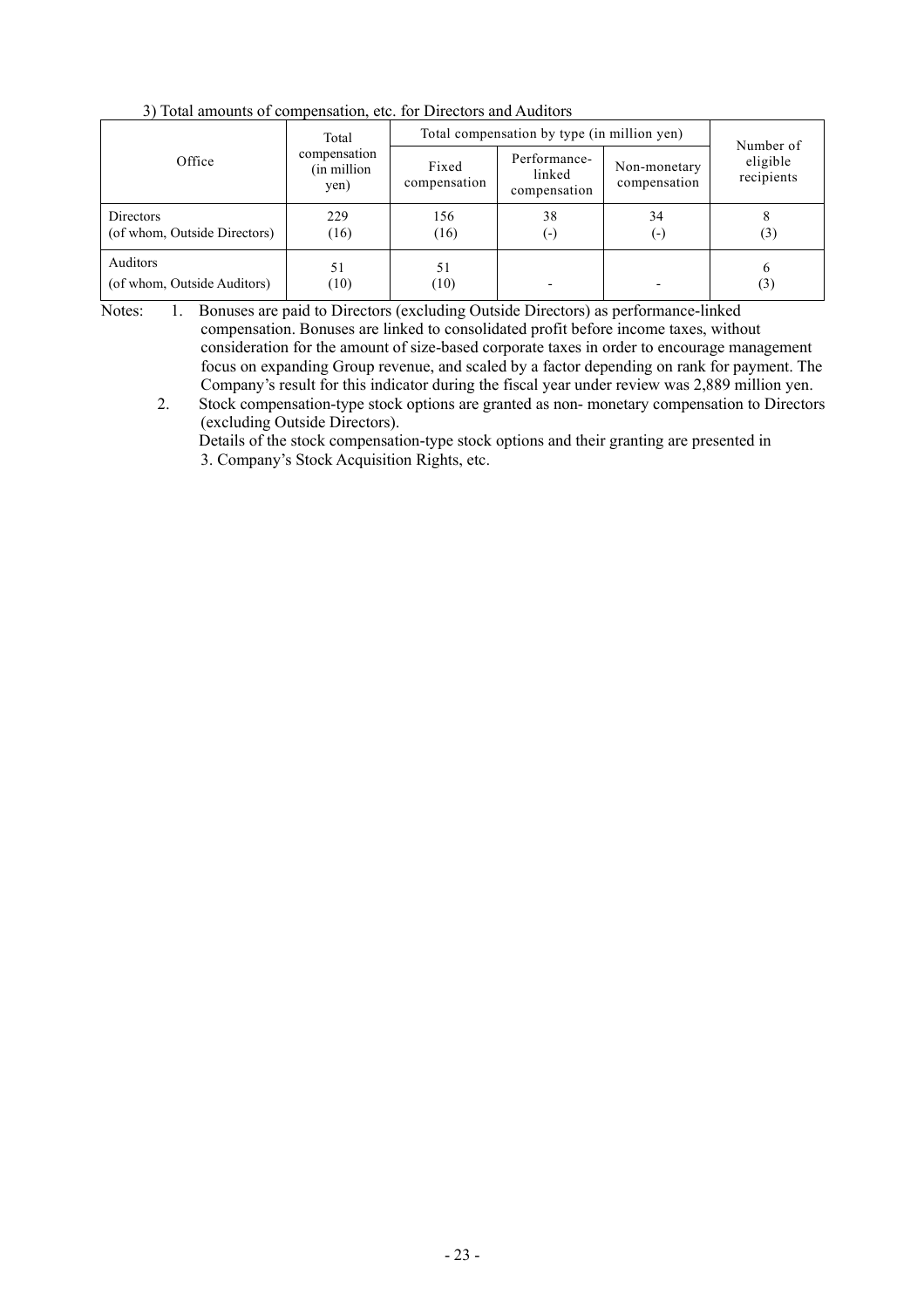# (4) Outside Directors and Outside Auditors 1) Significant concurrent positions and relationship with the Company

| Category | Name               | Significant concurrent positions                                                                                         |
|----------|--------------------|--------------------------------------------------------------------------------------------------------------------------|
| Director | Yuko Shirai        | Partner, Wing Law Office                                                                                                 |
| Auditor  | Yasutaka Keno      | Partner, King & Wood Mallesons Law Offices (Foreign Law Joint<br>Enterprise)                                             |
| Auditor  | Yoshihiko Nakamura | Yoshihiko Nakamura, Certified Public Accountant, Accounting<br>Office<br>Outside Director, MITSUBISHI MOTORS CORPORATION |

Note: The Company has business transactions with MITSUBISHI MOTORS CORPORATION, where Auditor Yoshihiko Nakamura holds a significant concurrent position. There are no special relationships between the Company and any other companies where the Director and Auditors hold significant concurrent positions.

2) Main Activities

| Category | Name           | Main activities                                                                                                                                                                                                                                                                                                                                                                                                                                                         |
|----------|----------------|-------------------------------------------------------------------------------------------------------------------------------------------------------------------------------------------------------------------------------------------------------------------------------------------------------------------------------------------------------------------------------------------------------------------------------------------------------------------------|
|          | Yuko Shirai    | Ms. Yuko Shirai attended all of the meetings of the Board of<br>Directors held during the fiscal year under review, and provided<br>advice not only from her professional perspective as an attorney but<br>also from an objective perspective overlooking society in general, to<br>ensure the transparency and fairness of the decisions made by the<br>Board of Directors.                                                                                           |
| Director |                | She also serves as the Chairperson of the Nomination Examination<br>Committee, which examines the selection process and evaluation of<br>candidates for Representative Directors and Directors and reports<br>the results to the Board of Directors, and as a member of the<br>Remuneration Examination Committee, which provides opinions<br>and recommendations on the assessment of bonuses for Directors<br>and on the review of the executive compensation system. |
|          |                | During the fiscal year under review, the Nomination Examination<br>Committee met eight times and the Remuneration Examination<br>Committee met eight times, and Ms. Yuko Shirai attended all of<br>these meetings.                                                                                                                                                                                                                                                      |
|          |                | Mr. Takahisa Fukao attended all of the meetings of the Board of<br>Directors held during the fiscal year under review, and used his<br>extensive experience to provide practical advice on matters ranging<br>from overall management to issues related to individual businesses,<br>and contribute to enhancing the Company's corporate value.                                                                                                                         |
| Director | Takahisa Fukao | He also serves as Chairperson of the Remuneration Examination<br>Committee, which provides opinions and recommendations on the<br>assessment of bonuses for Directors and on the review of the<br>executive compensation system, and as a member of the Nomination<br>Examination Committee, which examines the selection process and<br>evaluation of candidates for Representative Directors and Directors<br>and reports the results to the Board of Directors.      |
|          |                | During the fiscal year under review, the Remuneration Examination<br>Committee met eight times and the Nomination Examination<br>Committee met eight times, and Mr. Takahisa Fukao attended all of<br>these meetings.                                                                                                                                                                                                                                                   |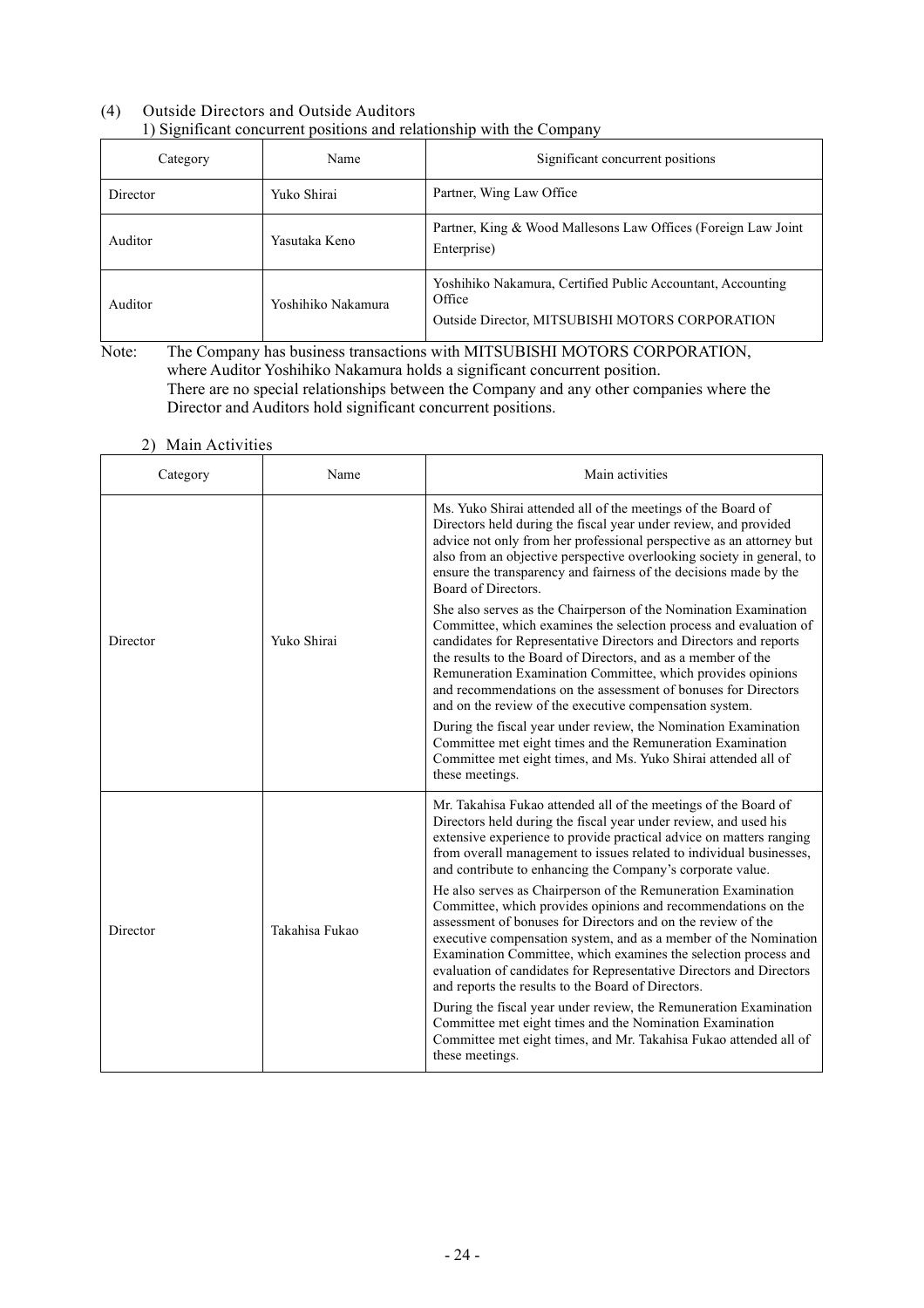| Category | Name               | Main activities                                                                                                                                                                                                                                                                                                                                                                                                                                                                                                                                                                    |
|----------|--------------------|------------------------------------------------------------------------------------------------------------------------------------------------------------------------------------------------------------------------------------------------------------------------------------------------------------------------------------------------------------------------------------------------------------------------------------------------------------------------------------------------------------------------------------------------------------------------------------|
|          | Kiyomi Miyata      | Mr. Miyata Kiyomi attended all of the meetings of the Board of<br>Directors held after he assumed office, expressing accurate views<br>and provide useful opinions on matters ranging from overall<br>management to sales-related issues, based on his extensive<br>experience and insight as a business manager, and contributing to<br>enhancing the Company's corporate value.                                                                                                                                                                                                  |
| Director |                    | He also serves as a member of the Nomination Examination<br>Committee, which examines the selection process and evaluation of<br>candidates for Representative Directors and Directors and reports<br>the results to the Board of Directors, as a member of the<br>Remuneration Examination Committee, which provides opinions<br>and recommendations on the assessment of bonuses for Directors<br>and on the review of the executive compensation system, and as<br>Chairperson of the Internal Investigation Committee to investigate<br>scandals at consolidated subsidiaries. |
|          |                    | During the fiscal year under review, the Nomination Examination<br>Committee met eight times and the Remuneration Examination<br>Committee met eight times, and Mr. Miyata Kiyomi attended all of<br>these meetings.                                                                                                                                                                                                                                                                                                                                                               |
|          |                    | Mr. Yasutaka Keno attended all of the meetings of the Board of<br>Directors and meetings of the Board of Auditors held during the<br>fiscal year under review, and made comments from his professional<br>perspective as an attorney, to ensure the legality and validity of the<br>decisions made by the Board of Directors as an Auditor.                                                                                                                                                                                                                                        |
| Auditor  | Yasutaka Keno      | He also serves as a member of the Nomination Examination<br>Committee, which examines the selection process and evaluation of<br>candidates for Representative Directors and Directors and reports<br>the results to the Board of Directors, and as a member of the<br>Remuneration Examination Committee, which provides opinions<br>and recommendations on the assessment of bonuses for Directors<br>and on the review of the executive compensation system.                                                                                                                    |
|          |                    | During the fiscal year under review, the Nomination Examination<br>Committee met eight times and the Remuneration Examination<br>Committee met eight times, and Mr. Yasutaka Keno attended all of<br>these meetings.                                                                                                                                                                                                                                                                                                                                                               |
| Auditor  | Yoshihiko Nakamura | Mr. Yoshihiko Nakamura attended all of the meetings of the Board<br>of Directors and meetings of the Board of Auditors held after he<br>assumed office, and made comments from his professional<br>perspective as a certified public accountant, to ensure the legality<br>and validity of the decisions made by the Board of Directors as an<br>Auditor.                                                                                                                                                                                                                          |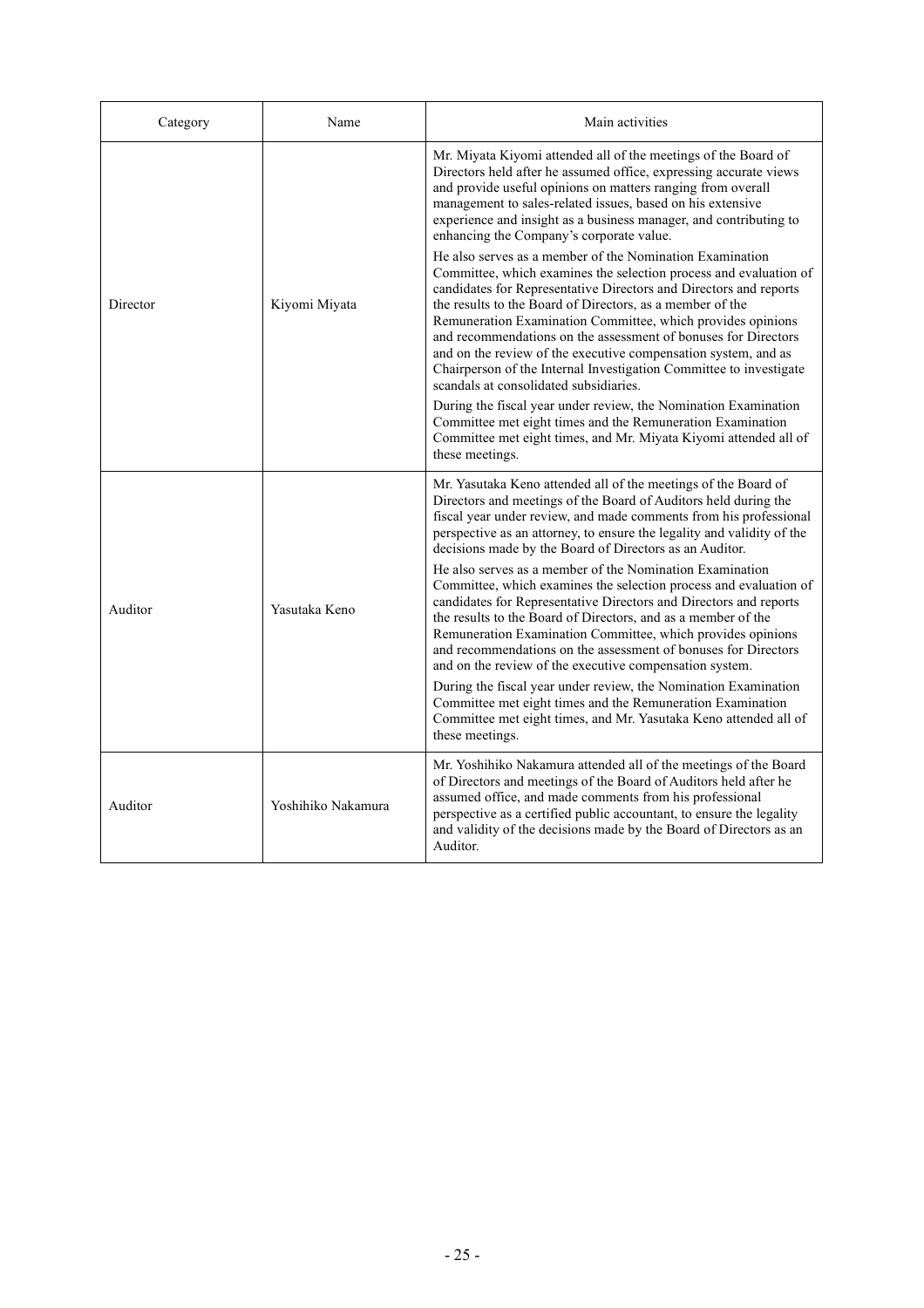# **5. Accounting Auditor**

- (1) Accounting Auditor's Name Meiko Audit Corporation
- (2) Summary of Agreement on Limitation of Liability

The Company has entered into an agreement with the Accounting Auditor to limit said firm's liability pursuant to Article 423, Paragraph 1 of the Companies Act, and the limit for liability under said agreement shall be the minimum amount as stipulated by laws and regulations.

(3) Accounting Auditor's Compensation, etc.

| 1) Amount of compensation, etc. for the fiscal year under review                                                             |                                                                                         | 49 million yen |
|------------------------------------------------------------------------------------------------------------------------------|-----------------------------------------------------------------------------------------|----------------|
| 2) Total amount of cash and other property benefits payable by the Company and<br>its subsidiaries to the Accounting Auditor |                                                                                         | 49 million yen |
|                                                                                                                              | The Board of Auditors, based on the "Practical Guidelines for Cooperation with<br>Note: |                |

- Notes: 1. The Board of Auditors, based on the "Practical Guidelines for Cooperation with Accounting Auditors" published by the Japan Audit & Supervisory Board Members Association, confirmed the details of the audit, the status of execution of duties, and changes in audit compensation of the Accounting Auditor, and examined the appropriateness of the audit time by item and the amount of compensation for the fiscal year under review. As a result, the Board of Auditors has given its consent to the Accounting Auditor's compensation, etc. as prescribed in Article 399, Paragraph 1 of the Companies Act.
	- 2. In the audit contract between the Company and the Accounting Auditor, it is not possible to make a reasonable differentiation between audit compensation based on the Companies Act and that based on the Financial Instruments and Exchange Act. Therefore, the aggregate amount is shown in 1) above.
- (4) Accounting Auditor's Compensation, etc.

| Company name                           | Name of auditing firm, etc.             |
|----------------------------------------|-----------------------------------------|
| Seika Sangyo GmbH                      | PricewaterhouseCoopers                  |
| Tsurumi (Europe) GmbH                  | PricewaterhouseCoopers                  |
| Tsurumi France S.A.S.                  | Christian Davoult                       |
| HYDREUTES, S.A.U.                      | Iberica de Auditores S.L.               |
| Marine Motors & Pumps N.V.             | HLB Dodemont-Van Impe & Co BV CVBA      |
| Obart Pumps (Holdings) Limited         | <b>Kreston Reeves LLP</b>               |
| <b>Obart Pumps Limited</b>             | <b>Kreston Reeves LLP</b>               |
| SEIKA MACHINERY, INC.                  | Century & Yanai                         |
| SEIKA SHANGHAI CO., LTD.               | Shu Lun Pan CPAs LLP                    |
| Seika YKC Circuit (Thailand) Co., Ltd. | Professional Auditing Service Co., Ltd. |
| Seika Sangyo (Thailand) Co., Ltd.      | Professional Auditing Service Co., Ltd. |

(5) Policy on Determination of Dismissal or Non-reappointment of Accounting Auditor When the Accounting Auditor falls under any of the items stipulated in Article 340, Paragraph 1 of the Companies Act, the Board of Auditors shall dismiss the Accounting Auditor subject to the consent of all Auditors.

In this case, the Auditor selected by the Board of Auditors shall report the dismissal of the Accounting Auditor and the reason for the dismissal at the first General Meeting of Shareholders to be held after the dismissal.

In addition to the above, when it is recognized that there is a problem with the Accounting Auditor's execution of duties or that it is deemed reasonable to change the Accounting Auditor, the Board of Auditors shall decide the content of a proposal for dismissal or non-reappointment of the Accounting Auditor, and the Board of Directors shall, based on that decision, submit the said proposal to the General Meeting of Shareholders.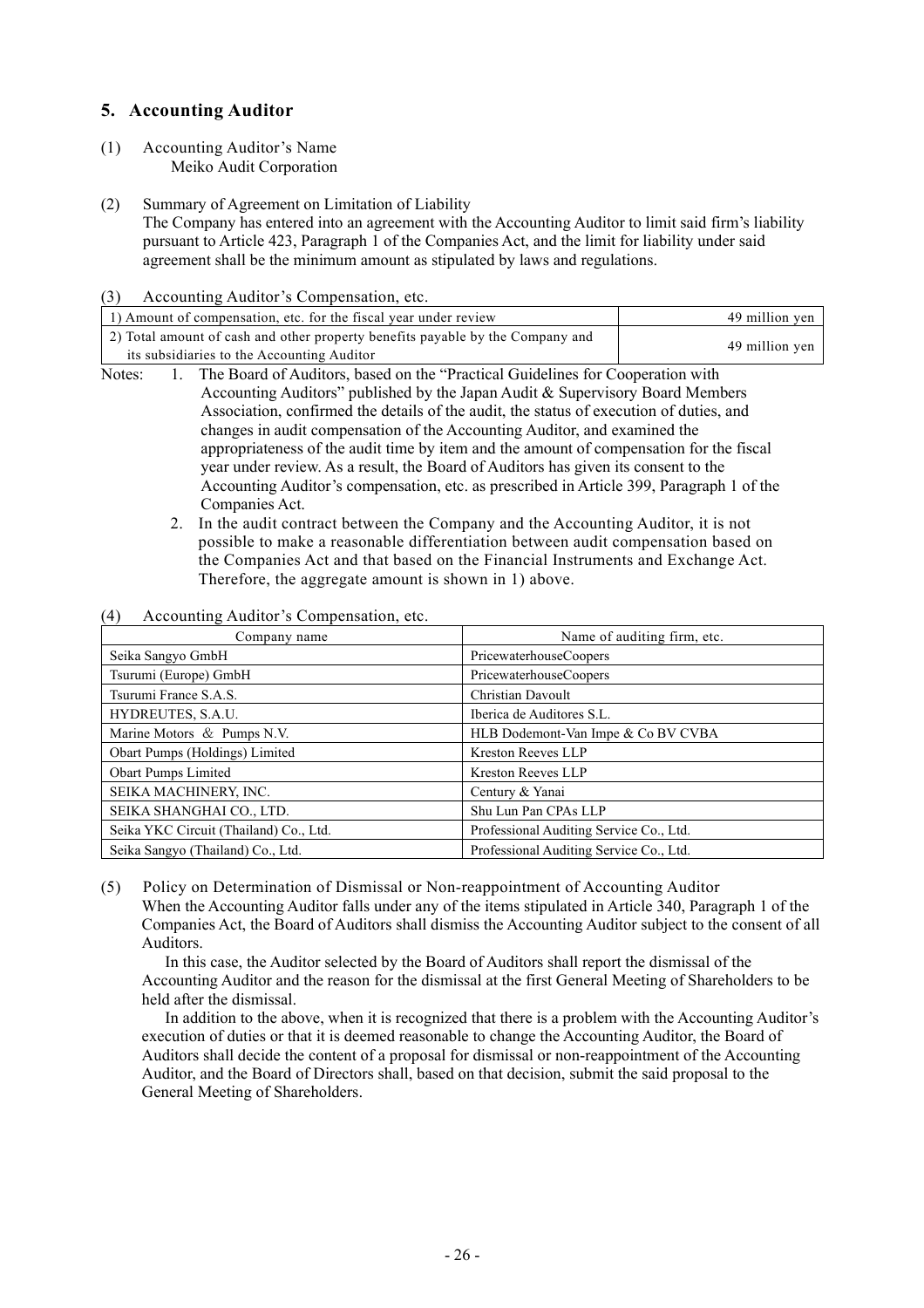# **6. Company Systems and Policies**

- (1) Systems for Ensuring the Appropriateness of Business Operations
	- In order to ensure compliance with laws, regulations and the Articles of Incorporation, and to enhance corporate value through proper and efficient execution of business, under its corporate philosophy, "Contribute to Society Through the Expansion of Business," the Company has established the following systems to ensure proper business operations by the corporate group (hereinafter the "Group") comprising the Company and its subsidiaries, as stipulated in the Companies Act and the Regulation for the Enforcement of the Companies Act.
		- 1) Systems to ensure that the execution of duties by Directors, Executive Officers and employees complies with laws, regulations and the Articles of Incorporation
			- i) Systems related to compliance
			- The Company shall establish a Compliance Manual and related regulations as a code of conduct for Directors, Executive Officers and employees, and the President and other Directors and Executive Officers shall take the lead in practicing this code of conduct, while also establishing a Compliance Managing Office under the direct control of the President, and striving to enhance awareness and understanding among employees.
			- The Company shall establish an Export Control Committee under the direct control of the President and Export Control Regulations, and appropriately implement security export controls.
			- The Company shall construct an internal reporting system, to ensure early detection of any compliance violation by a Director, Executive Officer or employee. The Company shall also establish and appropriately operate Internal Reporting System Regulations, to ensure that whistleblowers are not treated disadvantageously.

ii) Systems related to internal audit

- The Company shall establish an Internal Audit Division under the direct control of the President, and Internal Controls and Audit Regulations, and conduct internal audits to evaluate the appropriateness of internal controls and their operation within the Group.
- iii) Systems related to the elimination of antisocial forces
- The Company shall stipulate in its Compliance Manual that it shall confront antisocial activities or forces and have no relationship with them. Should it be contacted by such groups, the Company shall respond systematically in cooperation with attorneys, the police, and other pertinent parties.

iv) Systems related to ensuring proper financial reporting

- The Company shall establish a Basic Policy on Financial Reporting, and construct systems to ensure proper financial reporting in accordance with the requirements of the Financial Instruments and Exchange Act and other relevant laws and regulations.
- 2) System for the storage and management of information related to the execution of duties by Directors i) System for the storage and management of information
	- The Company record in documentary or electronic form, and shall appropriately store and manage information related to the execution of duties by Directors in accordance with the Regulations of the Board of Directors, the Corporate Management Meeting Regulations and the Document Management Regulations, and make them available for inspection by Directors and Auditors at all times.
- 3) Regulations and other systems for managing the risk of loss
	- i) Establishment of duties and authority
	- The Company shall establish Regulations of the Board of Directors, Corporate Management Meeting Regulations and Regulations on Various Sales Requests, etc. clarify the duties and necessary authority of Directors, Executive Officers and employees, and appropriately manage the risk associated with the execution of these duties.
	- ii) Risk management systems in each division
	- The Company shall establish an Organization Table, and construct systems to enable risk to be managed in accordance with the duties and responsibilities of each division.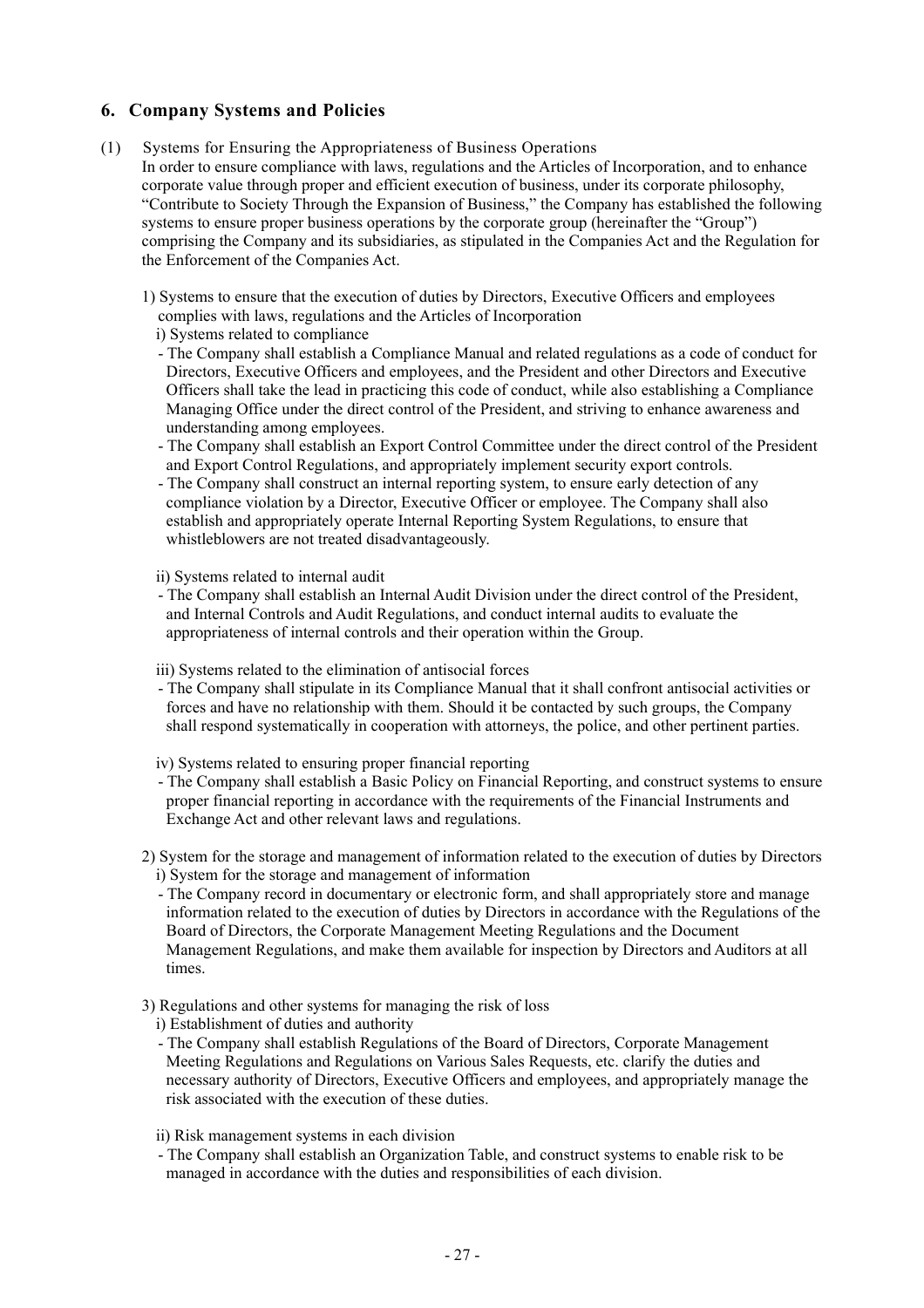iii) Information security systems

- The Company shall establish a Basic Policy on Information Security concerning its information assets, and construct systems to handle these assets correctly and safely.
- iv) Company-wide risk management systems
- Company-wide risks and individual risks that affects the entire Company shall be comprehensively managed by the Corporate Management Meeting, including risk countermeasures and subsequent evaluation, etc.

v) Auditing and monitoring systems

- The Internal Audit Division, under the direct control of the President, shall provide advice and recommendations to improve management systems for company-wide risks and individual risks, through auditing and monitoring.
- 4) Systems to ensure the efficient execution of duties by Directors

i) Board of Directors

- In accordance with the Regulations of the Board of Directors, a meeting of the Board of Directors shall be held once a month, in principle, and extraordinary meetings shall be held as necessary.
- ii) Corporate Management Meeting
- In order to expedite the decision-making, the Company shall establish a Corporate Management Meeting, which shall be held at least twice a month in principle, to deliberate and make decisions on matters determined by the Board of Directors.

iii) Executive Officer System

- The Company shall promote efficient management by strengthening the decision-making and supervisory functions of the Board of Directors through the use of the Executive Officer System and the delegation of Directors' authority for business execution to Executive Officers.

5) Systems to ensure the appropriateness of operations in the Group

- i) Systems for reporting to the Company on the execution of duties by Directors of subsidiaries
- The Company shall establish Regulations for the Support and Operation of Subsidiaries and Affiliates, designating the responsibilities and authority of each subsidiary, to achieve smoother Group operation and promote business.
- The Company shall require the supervisor in charge of each subsidiary to report to the Company on matters related to the execution of business, based on the Regulations for the Support and Operation of Subsidiaries.

ii) Regulations for managing the risk of loss at subsidiaries

- The Company shall require subsidiaries to construct risk management systems based on their individual businesses forms, management environments, etc.

iii) Systems to ensure that the duties of Directors of subsidiaries are efficiently executed

- The Company shall establish a Subsidiary and Affiliate Business Strategy Division for the purpose of supporting corporate management by the Directors of its subsidiaries. The Company shall designate through regulations the scope of authority that it retains over the execution of business by subsidiaries.
- iv) Systems to ensure that the execution of duties by Directors and employees of subsidiaries complies with laws, regulations and the Articles of Incorporation
- The Company shall establish compliance systems at each subsidiary, based on each country's laws and regulations, etc., and endeavor to ensure thorough compliance across the Group.
- In addition to dispatching its Directors and Auditors to oversee compliance, the Company shall construct systems to report to the Company promptly and appropriately on any issues that might arise.
- 6) Matters concerning the system for employees to assist the duties of Auditors and the ensuring of independence of, and the effectiveness of instructions to, such employees
	- i) Assisting employees and their independence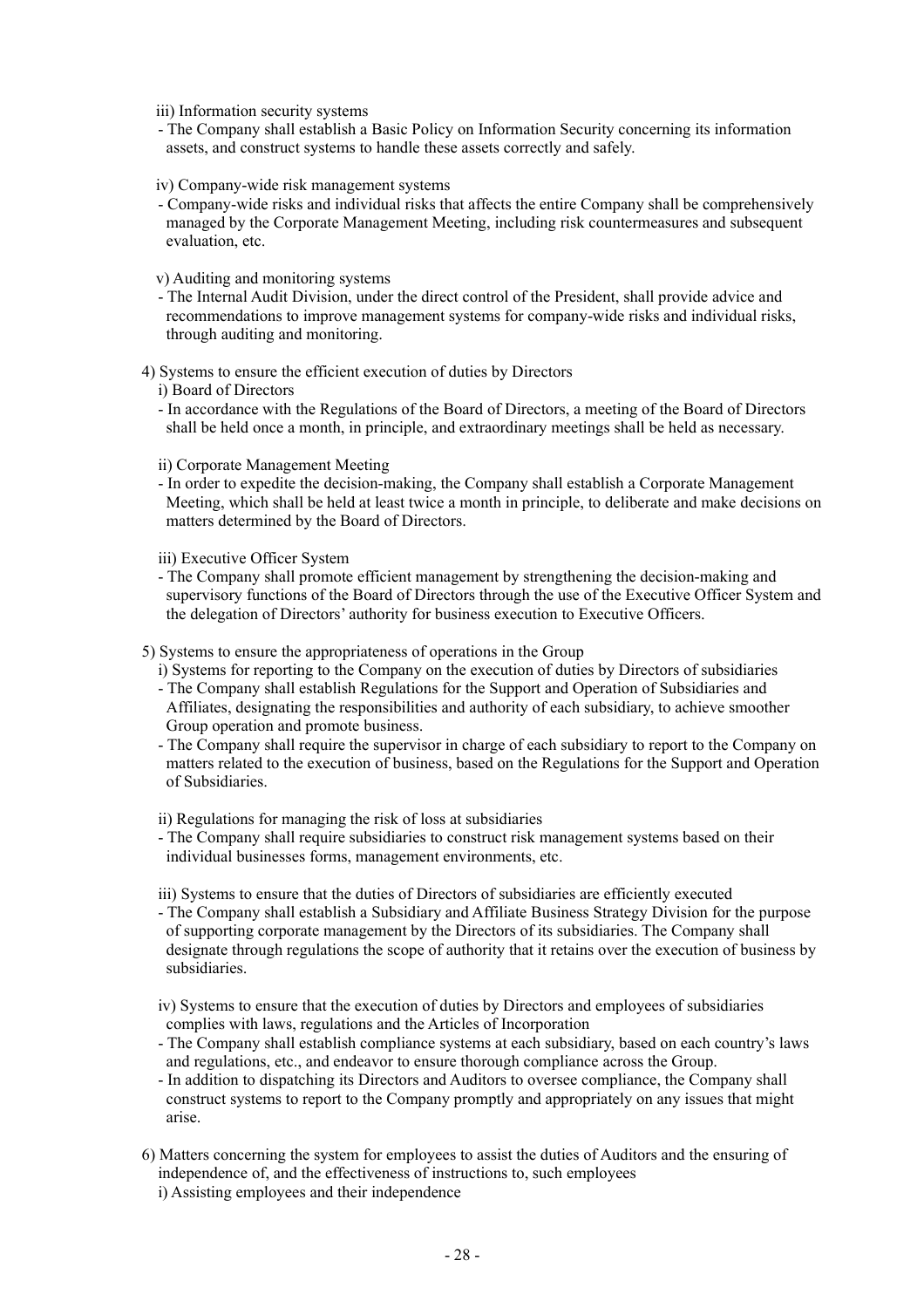- When requested by Auditors to assign employees to assist in their duties, the Company shall assign employees for this purpose, and the said employees shall follow the instructions of the Auditors.

ii) Personnel decisions regarding assisting employees

- The Company shall obtain the consent of the Board of Auditors for the appointment of employees to assist the Auditors in their duties.
- 7) System for reporting to Auditors, expenses incurred in the execution of duties by Auditors, and other systems to ensure that audits by Auditors are conducted effectively

i) Reporting systems

- The Company shall secure systems so that, in the event that any Director, Executive Officer, employee or supervisor in charge of a subsidiary discovers any matter that may cause serious loss to the Company, or any compliance violation or improper act, the matter shall be reported to the Auditors.

ii) Audit expenses

- Auditors shall have the ability to arrange and process advance payment and refund of expenses incurred in the execution of their duties.

iii) Other systems to ensure effective execution of duties by Auditors

- The Company shall develop systems to enable Auditors to attend meetings of the Board of Directors and other important meetings to gain an understanding of the management decision-making process and the status of business execution.
- Auditors may, as necessary, request access to documents concerning important matters, etc., and request explanations from Directors, Executive Officers and employees.
- The Company shall endeavor to secure and strengthen an effective auditing system for the Auditors so that they can regularly exchange opinions with the President and Outside Directors, and regularly receive audit reports and cooperation from the Accounting Auditor and the Internal Audit Division.
- 8) Review of the basic policy on internal control systems

i) Revisions

- The Company shall revise the basic policy on internal control systems as necessary.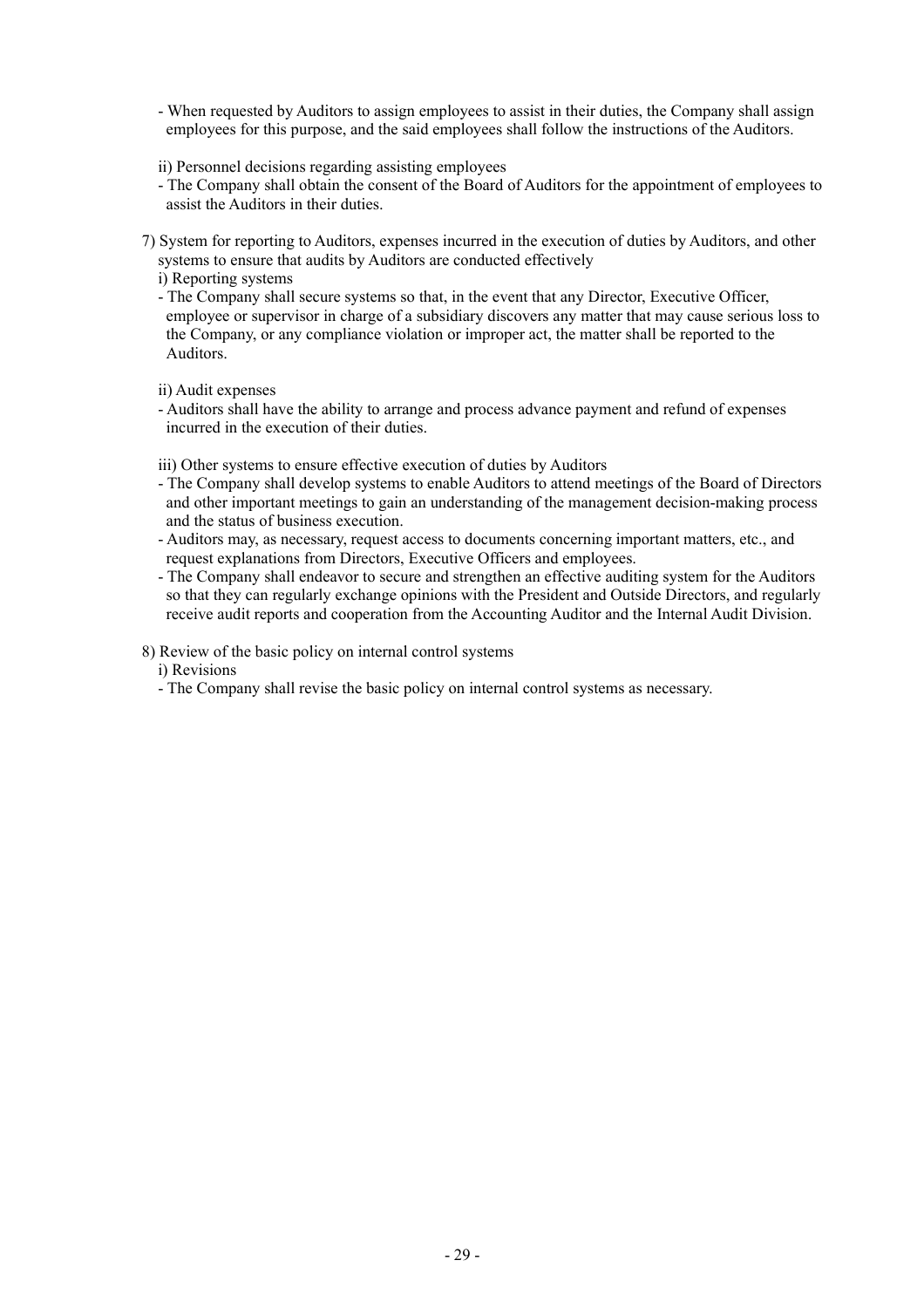(2) Summary of the status of operation of the system to ensure the appropriateness of operations The status of the development and operation of the Group's internal control system during the fiscal year under review is as described below. The Board of Directors of the Company makes efforts to develop and supervise an effective system.

In addition, the Company has established a system to ensure the appropriateness of operations of its subsidiaries by having them inquire in advance or report important matters of each company to the Company in accordance with the Regulations for the Support and Operation of Subsidiaries and Affiliates.

### 1) Status of operations related to compliance

The Company's Compliance Managing Office conducted awareness building activities, mainly through education, to raise the compliance awareness of individuals and organizations belonging to the Group. The Internal Audit Division of the Company audited the status of compliance-related operations of the Group as appropriate, and provided guidance on any areas for improvement. In addition, the Company's Export Control Committee conducted appropriate security export control through prior examination of export projects based on laws and regulations, as well as internal education and audits for each of the Company's business departments.

As for the internal reporting system of the Group, in addition to the internal reporting contact point, we have established an external reporting contact point at an external law firm independent of the management team to ensure independence, and the system is operating appropriately.

### 2) Status of execution of duties by Directors and Executive Officers

The Company's Board of Directors comprises eight Directors, including three Outside Directors. During the fiscal year under review, the Board of Directors held 16 meetings attended by four Auditors, including two Outside Auditors, make decisions on important matters and supervised the execution of business by Directors and Executive Officers

In addition, based on the results of the evaluation of the effectiveness of the Board of Directors, we continued to hold the "Meeting of Directors and Auditors" from the previous fiscal year for intensive deliberations to further enhance the effectiveness of the Board of Directors, and continued to deepen discussions on the direction of management strategy.

The Nomination Examination Committee and Remuneration Examination Committee, established under the Board of Directors, deliberated on the selection process regarding candidates for positions of Representative Director, Director and Executive Officer with titles, and revisions to the executive compensation system. The results of these deliberations were reported to the Board of Directors.

In addition, the Corporate Management Meeting, participated by Directors and Executive Officers appointed by the Board of Directors, was held 24 times, mainly engaging in discussions on risks and other aspects of the Company's businesses, etc., and contributed to the promotion of business management.

#### 3) Status of administration and promotion of business of Group companies

The Company's Subsidiary and Affiliate Administration Department played a central role in administrating and promoting the business of subsidiaries and affiliates in Japan and overseas. In addition, in accordance with the Regulations for the Support and Operation of Subsidiaries and Affiliates, the Company required subsidiaries to report periodically on their operating results and financial position, and to inquire in advance important matters of the subsidiaries, which were implemented after deliberation and approval by the Company.

#### 4) Status of internal control audits

As the management and supervision of subsidiaries in the Group is becoming increasingly important, the Company's Internal Audit Division conducted internal audits of all Company locations and major subsidiaries in Japan and overseas.

During the fiscal year under review, we focused on auditing the status of compliance and adherence to internal rules related to the work environment and sales management.

The results of the audits were compiled by the General Manager of the Internal Audit Division and reported to the President, who in turn reported them to the Board of Directors of the Company, which deliberated on the effectiveness of internal controls.

Regarding the incident of monetary fraud committed by an employee of the Company's consolidated subsidiary, Nippon Daiya Valve Co., Ltd., which the Company disclosed on December 28, 2020, the Company established a third-party committee chaired by an Outside Director and